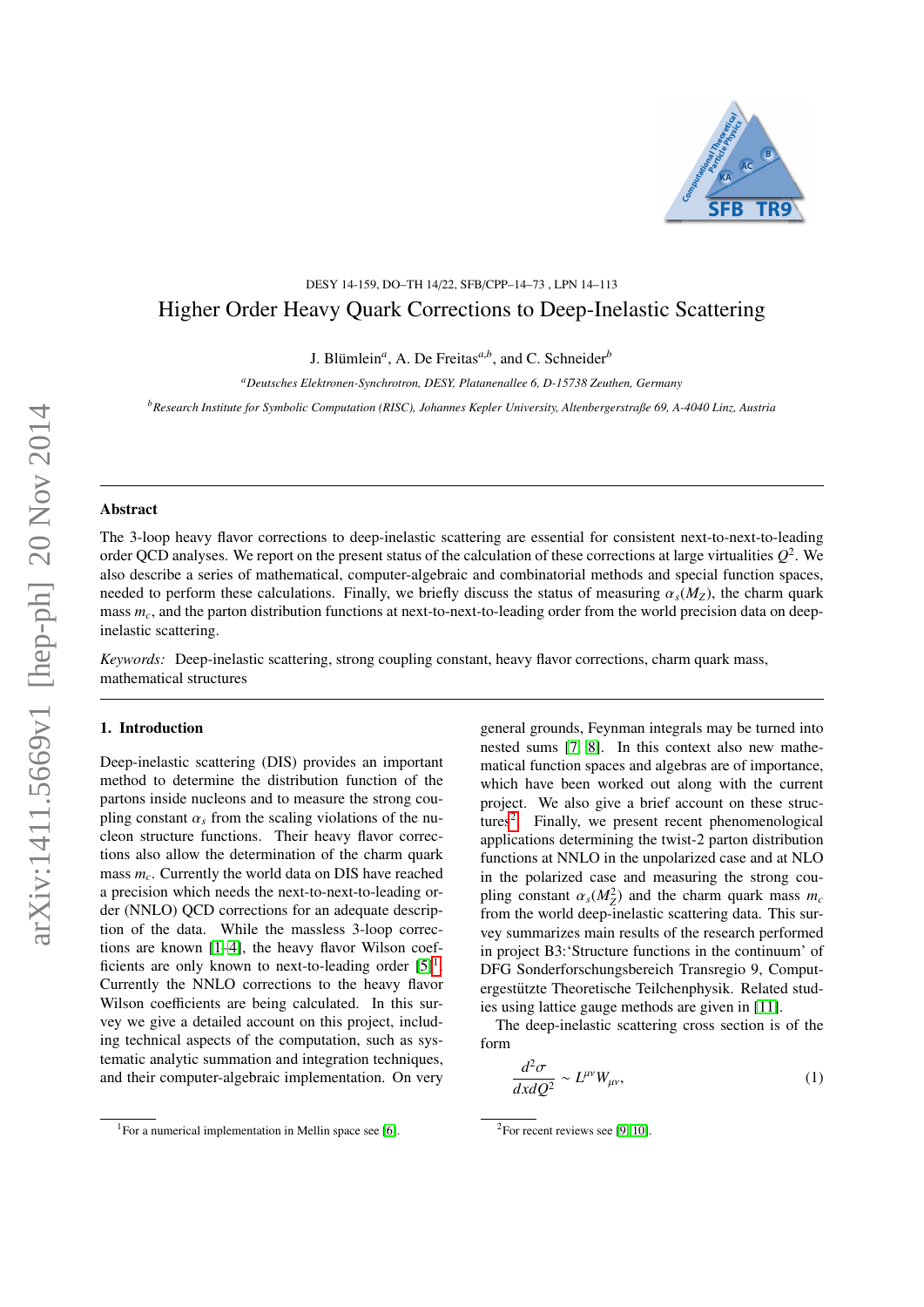with  $x$  the momentum fraction of the parton in the nucleon,  $q^2 = -Q^2$  the virtuality of the exchanged gauge boson, and  $L^{\mu\nu}$  and  $W_{\mu\nu}$  the leptonic and hadronic ten-<br>come While the logitoric tensor is a porturbative quantity sors. While the leptonic tensor is a perturbative quantity, the hadronic tensor is not. In the unpolarized electromagnetic case it is parameterized as [\[12\]](#page-13-10)

<span id="page-1-0"></span>
$$
W_{\mu\nu} = \frac{1}{4\pi} \int d^4 \xi \exp(iq\xi) \langle P, s | [J_{\mu}^{\text{em}}(\xi), J_{\nu}^{\text{em}}(0)|P, s \rangle
$$
  

$$
= \frac{1}{2x} \left( g_{\mu\nu} - \frac{q_{\mu}q_{\nu}}{q^2} \right) F_L(x, Q^2) + \frac{2x}{Q^2} \left( P_{\mu} P_{\nu} + \frac{q_{\mu}P_{\nu} + q_{\nu}P_{\mu}}{2x} - \frac{Q^2}{4x^2} g_{\mu\nu} \right) F_2(x, Q^2). \tag{2}
$$

The structure functions  $F_{2,L}(x, Q^2)$  in [\(2\)](#page-1-0) are non-<br>perturbative inclusive quantities and contain light and perturbative inclusive quantities and contain light and heavy flavor contributions. At sufficiently high values of  $Q^2$ , where the leading twist approximation is valid, the structure functions can be represented by

$$
F_{2,L}(x, Q^2) = \sum_j \mathbb{C}_{(2,L),j} \left( x, \frac{Q^2}{\mu^2}, \frac{m_i^2}{Q^2} \right) \otimes f_j(x, \mu^2)
$$
(3)

in the  $\overline{\text{MS}}$ -scheme.<sup>[3](#page-1-1)</sup> Here  $\mathbb{C}_i$  denote the Wilson coefficients,  $\mu$  the factorization scale,  $m_i$  the heavy quark<br>masses  $f_i$  are the twist-2 parton densities and  $\otimes$  is the masses,  $f_i$  are the twist-2 parton densities and  $\otimes$  is the Mellin convolution

$$
[A \otimes B](x) = \int_0^1 dx_1 \int_0^1 dx_2 \delta(x - x_1 x_2) A(x_1) B(x_2), \quad (4)
$$

which decouples into a product under the Mellin transform

$$
M[A(x)](N) = \int_0^1 dx x^{N-1} A(x) .
$$
 (5)

The Wilson coefficients  $\mathbb{C}_i$  contain both the contributions due to inclusive massless partons,  $C_j$ , as well as the massive quark contributions, *H<sup>j</sup>* ,

$$
\mathbb{C}_j = C_j + H_j \,. \tag{6}
$$

As has been shown in [\[14\]](#page-13-11), at large scales  $Q^2 \gg m^2$ , with *m* the heavy quark mass, the heavy quark contributions  $H_i$  factorize into massive operator matrix elements (OMEs) and the massless Wilson coefficients. In the case of the structure function  $F_2(x, Q^2)$  this factor-<br>ization applies starting from  $Q^2/m^2 \ge 10$ , while for the ization applies starting from  $Q^2/m^2 \ge 10$ , while for the structure function  $F_1(x, Q^2)$  [15, 16] it applies at much structure function  $F_L(x, Q^2)$  [\[15,](#page-13-12) [16\]](#page-13-13) it applies at much<br>larger scales of  $Q^2/m^2 > 800$  only [14] larger scales of  $Q^2/m^2 \ge 800$  only [\[14\]](#page-13-11).

In the following we review the status of the calculation of the 3-loop QCD corrections of the heavy flavor contributions to the deep-inelastic structure functions at large values of  $Q^2$  and of the 3-loop matching coefficients in the variable flavor number scheme (VFNS). First we give a survey on the basic relations and discuss the calculation of finite Mellin moments [\[17\]](#page-13-15). We turn then to the calculation of these quantities for general values of the Mellin variable *N*, which requires techniques very different from those applied for the individual moments. We first line out different computational methods and discuss then the analytical results having been obtained so far, including numerical predictions. The solution of the corresponding Feynman integrals requests special function spaces which we review together with main relations for these quantities. Finally we give a brief summary on the status of the parton distribution functions (PDFs) both in the unpolarized and polarized case and on the determination of the strong coupling constant  $\alpha_s(M_Z)$  and the charm quark mass  $m_c$  using the world DIS and related hard scattering data.

## <span id="page-1-3"></span>2.  $O(a_s^3)$  Heavy Flavor Corrections to Deep-Inelastic **Scattering**

The leading order QCD heavy flavor corrections to deep inelastic scattering were calculated in Refs. [\[18\]](#page-13-16) in the later 1970s. They are given by the leading order gauge boson gluon fusion process. In 1992 the nextto-leading order (NLO) corrections were accomplished in Refs. [\[5\]](#page-13-2) in semi-analytic form and presented for the flavor-tagged process in *x*-space. A numerical implementation of these corrections in Mellin-*N* has been given in [\[6\]](#page-13-3). In the case of the contributions to the inclusive structure functions  $F_{2,L}(x, Q^2)$  further virtual<br>corrections contribute of 1191 corrections contribute, cf. [\[19\]](#page-13-17).

Fully analytic representations at 2-loop order could be obtained in the region of large virtualities using the factorization [\[14\]](#page-13-11). Results were given in the unpolarized [\[14,](#page-13-11) [19](#page-13-17)[–22\]](#page-13-18) and polarized case [\[23,](#page-13-19) [24\]](#page-13-20) for neutral current interactions and in the charged current case [\[25\]](#page-13-21). The latter results had to be corrected for part of the terms in  $[26]$ <sup>[4](#page-1-2)</sup>. The calculation in this case requests proper current crossing, cf. [\[29\]](#page-13-23). As a preparatory step to calculate the 3-loop corrections, the 2-loop OMEs had to be calculated in the dimensional parameter  $\varepsilon = D - 4$ up to  $O(\varepsilon)$  [\[30\]](#page-13-24), which required more advanced analytic summation technologies.

Let us now turn to the asymptotic heavy flavor Wilson coefficients in the inclusive case and to the OMEs at 3 loop order.

<span id="page-1-1"></span><sup>3</sup>For genuine scheme-invariant representations of structure functions see e.g. [\[13\]](#page-13-14).

<span id="page-1-2"></span><sup>4</sup>For the corresponding 1-loop results, see [\[27,](#page-13-25) [28\]](#page-13-26).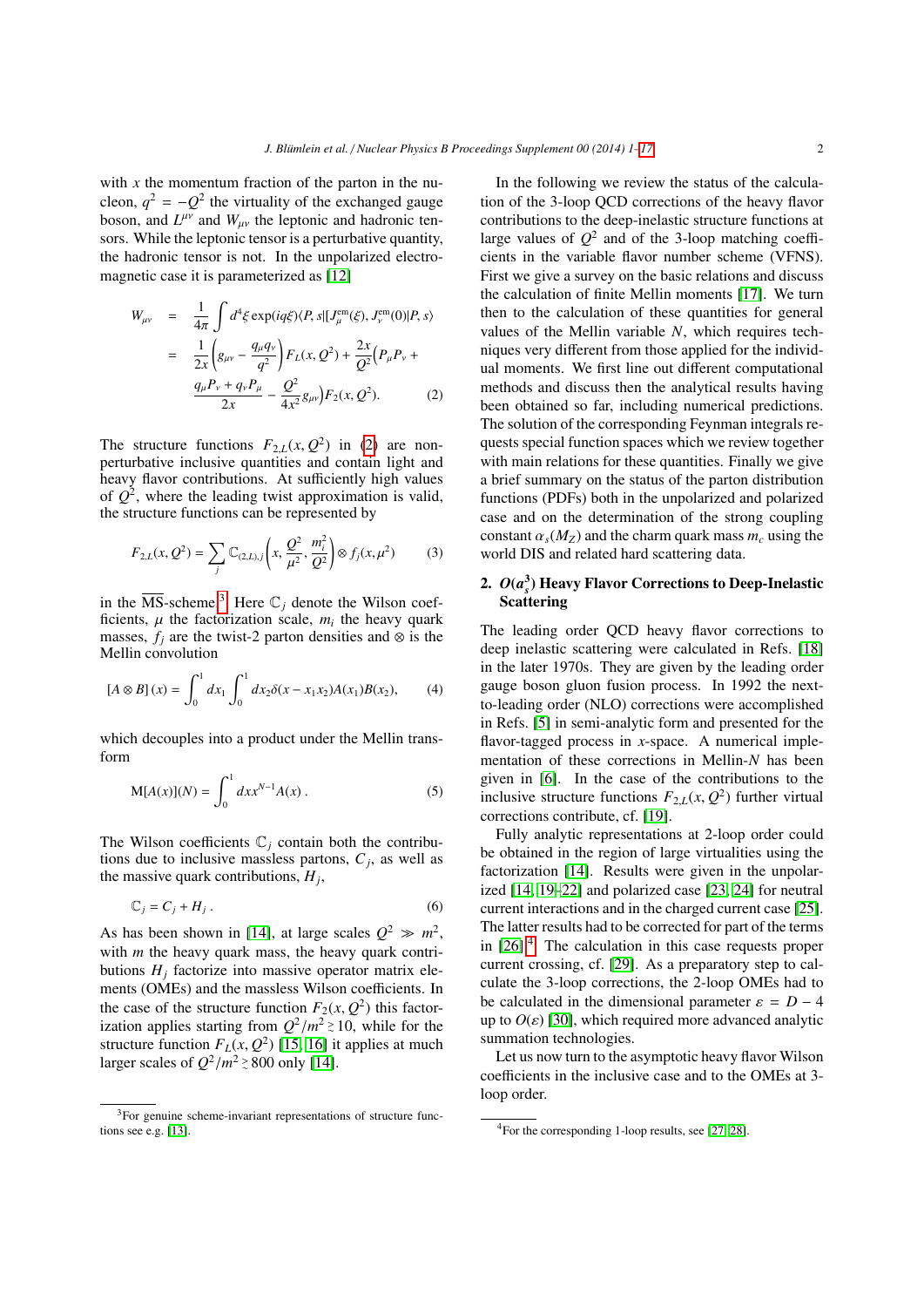#### *2.1. General Formalism*

The Wilson coefficients in the region  $Q^2 \gg m^2$  are given by [\[17\]](#page-13-15)

$$
L_{2,q}^{\text{NS}}(N_F) = a_s^2 \left[ A_{qq,Q}^{\text{NS},(2)}(N_F) + \hat{C}_{2,q}^{\text{NS},(2)}(N_F) \right] + a_s^3 \left[ A_{qq,Q}^{\text{NS},(3)}(N_F) \right] + A_{qq,Q}^{\text{NS},(2)}(N_F) C_{2,q}^{\text{NS},(1)}(N_F) + \hat{C}_{2,q}^{\text{NS},(3)}(N_F) \right] \tag{7}
$$
  

$$
\tilde{L}_{2,q}^{\text{PS}}(N_F) = a_s^3 \left[ \tilde{A}_{qq,Q}^{\text{PS},(3)}(N_F) + A_{gq,Q}^{(2)}(N_F) \tilde{C}_{2,g}^{(1)}(N_F + 1) \right] + \hat{C}_{2,q}^{\text{PS},(3)}(N_F) \right] \tag{8}
$$
  

$$
\tilde{L}_{2,q}^{\text{S}}(N_F) = a_s^2 A_{g,q,Q}^{(1)}(N_F) \tilde{C}_{2,g}^{(1)}(N_F + 1) + a_s^3 \left[ \tilde{A}_{g,q,Q}^{(3)}(N_F) \right]
$$

$$
+ A_{gg,Q}^{(1)}(N_F) \tilde{C}_{2,g}^{(2)}(N_F + 1) + A_{sg,Q}^{(2)}(N_F) \tilde{C}_{2,g}^{(1)}(N_F + 1)
$$
  
+ 
$$
A_{gg,Q}^{(1)}(N_F) \tilde{C}_{2,g}^{(2)}(N_F + 1) + A_{gg,Q}^{(2)}(N_F) \tilde{C}_{2,g}^{(1)}(N_F + 1)
$$
  
+ 
$$
A_{Qg}^{(1)}(N_F) \tilde{C}_{2,q}^{PS,(2)}(N_F + 1) + \tilde{C}_{2,g}^{(3)}(N_F)
$$
 (9)

$$
H_{2,q}^{\text{PS}}(N_F) = a_s^2 \left[ A_{Qq}^{\text{PS},(2)}(N_F) + \tilde{C}_{2,q}^{\text{PS},(2)}(N_F + 1) \right] + a_s^3 \left[ A_{Qq}^{\text{PS},(3)}(N_F) + \tilde{C}_{2,q}^{\text{PS},(3)}(N_F + 1) + A_{gq,Q}^{(2)}(N_F) \tilde{C}_{2,q}^{(1)}(N_F + 1) + A_{Qq}^{\text{PS},(2)}(N_F) \tilde{C}_{2,q}^{(\text{NS},(1)}(N_F + 1) \right]
$$
(10)

$$
H_{2,g}^{S}(N_F) = a_s \left[ A_{Qg}^{(1)}(N_F) + \tilde{C}_{2,g}^{(1)}(N_F + 1) \right] + a_s^2 \left[ A_{Qg}^{(2)}(N_F) + A_{Qg}^{(1)}(N_F) \tilde{C}_{2,g}^{(N)}(N_F + 1) + A_{gg,Q}^{(1)}(N_F) \tilde{C}_{2,g}^{(1)}(N_F + 1) \right] + a_s^3 \left[ A_{Qg}^{(3)}(N_F) + A_{Qg}^{(2)}(N_F) \right] \times C_{2,q}^{NS,(1)}(N_F + 1) + A_{gg,Q}^{(2)}(N_F) \tilde{C}_{2,g}^{(1)}(N_F + 1) + A_{gg,Q}^{(1)}(N_F) \left[ C_{2,q}^{NS,(2)}(N_F + 1) + \tilde{C}_{2,q}^{PS,(2)}(N_F + 1) \right] + A_{gg,Q}^{(1)}(N_F) \tilde{C}_{2,g}^{(2)}(N_F + 1) + \tilde{C}_{2,g}^{(2)}(N_F + 1) \right].
$$
\n(11)

Here  $a_s = \alpha_s/(4\pi)$  denotes the strong coupling constant and we used the convention  $\hat{f}(N_F) = f(N_F + 1)$  –  $f(N_F)$ ,  $\tilde{f}(N_F) = f(N_F)/N_F$ ,  $\hat{f}(N_F) = [\tilde{f}](N_F)$ . Since the maggless Wilson so from the magnetic the massless Wilson coefficients are known [\[1,](#page-13-0) [4\]](#page-13-1), only the massive OMEs  $A_{ij}$  at 3-loop order have to be calculated.

In many applications in collider physics one is interested in describing the process of a heavy quark becoming light at large virtualities. Here one would like to match the *universal* terms for the parton distributions and their combinations within this transition for one heavy quark turning into an effectively massless state at the time.[5](#page-2-0) The relations between the parton distribution functions for  $N_F$  and  $N_F$  + 1 massless quarks, respectively, describing the variable flavor number scheme (VFNS) at a matching scale  $\mu^2$  read [\[17,](#page-13-15) [22\]](#page-13-18)

<span id="page-2-2"></span>
$$
\begin{split} &f_k(N_F+1)+f_{\bar{k}}(N_F+1)= \\ &A_{qq,Q}^{\rm NS}\left(N_F,\frac{\mu^2}{m^2}\right)\cdot\left[f_k(N_F)+f_{\bar{k}}(N_F)\right]+\tilde{A}_{qq,Q}^{\rm PS}\left(N_F,\frac{\mu^2}{m^2}\right)\cdot\Sigma(N_F,\mu^2)\\ &+\tilde{A}_{qg,Q}\left(N_F,\frac{\mu^2}{m^2}\right)\cdot G(N_F,\mu^2),\\ &f_Q(N_F)+f_{\overline{Q}}(N_F+1)= \\ &A_{Qq}^{\rm PS}\left(N_F,\frac{\mu^2}{m^2}\right)\cdot\Sigma(N_F,\mu^2)+A_{Qg}\left(N_F,\frac{\mu^2}{m^2},N\right)\cdot G(N_F,\mu^2), \end{split}
$$

$$
\Sigma(N_F + 1) =
$$
\n
$$
\left[ A_{qq,Q}^{\text{NS}} \left( N_F, \frac{\mu^2}{m^2} \right) + N_F \tilde{A}_{qq,Q}^{\text{PS}} \left( N_F, \frac{\mu^2}{m^2} \right) + A_{Qq}^{\text{PS}} \left( N_F, \frac{\mu^2}{m^2} \right) \right] \cdot \Sigma(N_F, \mu^2)
$$
\n
$$
+ \left[ N_F \tilde{A}_{qg,Q} \left( N_F, \frac{\mu^2}{m^2} \right) + A_{Qg} \left( N_F, \frac{\mu^2}{m^2} \right) \right] \cdot G(N_F, \mu^2), \tag{12}
$$

 $G(N_F + 1) =$ 

$$
A_{gq,Q}\left(N_F, \frac{\mu^2}{m^2}\right) \cdot \Sigma(N_F, \mu^2) + A_{gg,Q}\left(N_F, \frac{\mu^2}{m^2}\right) \cdot G(N_F, \mu^2),\tag{13}
$$
  

$$
\Delta(N_F + 1) =
$$

$$
f_k(N_F+1,\mu^2) + f_{\overline{k}}(N_F+1,\mu^2) - \frac{1}{N_F+1} \Sigma(N_F+1,\mu^2),\tag{14}
$$

with  $k = u, d$ , *s* denoting the massless quark flavors. We would like to note that usually the appropriate scale  $\mu^2$ <br>is different from that of the heavy quark mass  $m^2$  [32] is different from that of the heavy quark mass  $m^2$  [\[32\]](#page-13-28).

At the 3-loop level the eight OMEs to be calculated consist of 2964 Feynman diagrams with local operator insertions [\[33\]](#page-13-29), cf. [\[17\]](#page-13-15). They are generated using an extension [\[17\]](#page-13-15) of QGRAF [\[34\]](#page-13-30). The results for the individual diagrams are then written in FORM [\[35\]](#page-13-31). The color algebra is carried out using the code Color [\[36\]](#page-13-32). In the FORM-code [\[17\]](#page-13-15) the Dirac-algebra is performed. It has exits both to the calculation of individual moments and for a structure allowing to calculate them for general values of the Mellin variable *N* in *D* dimensions. In this way one first obtains the unrenormalized massive OMEs. In the following we will focus on the case of a single heavy quark mass. Recently, also the case of two heavy quark masses has been dealt with in [\[31\]](#page-13-27). Let us illustrate the structure of the unrenormalized OME for the flavor pure singlet case [\[17,](#page-13-15) [37\]](#page-13-33) as an example :

<span id="page-2-1"></span>
$$
\hat{A}_{Qq}^{(3),PS} =
$$
\n
$$
\left(\frac{\hat{m}^2}{\mu^2}\right)^{3\varepsilon/2} \left[\frac{\hat{\gamma}_{qg}^{(0)}\gamma_{gq}^{(0)}}{6\varepsilon^3} \left(\gamma_{gg}^{(0)} - \gamma_{qq}^{(0)} + 6\beta_0 + 16\beta_{0,Q}\right) + \frac{1}{\varepsilon^2} \left(-\frac{4\hat{\gamma}_{qq}^{(1),PS}}{3}\right) \times \left[\beta_0 + \beta_{0,Q}\right] - \frac{\gamma_{gq}^{(0)}\hat{\gamma}_{qg}^{(1)}}{3} + \frac{\hat{\gamma}_{gg}^{(0)}}{6} \left[2\hat{\gamma}_{gq}^{(1)} - \gamma_{gq}^{(1)}\right] + \delta m_1^{(-1)}\hat{\gamma}_{qg}^{(0)}\gamma_{gq}^{(0)}\right) + \frac{1}{\varepsilon} \left(\frac{\hat{\gamma}_{qq}^{(2),PS}}{3} - N_F \frac{\hat{\gamma}_{qq}^{(2),PS}}{3} + \hat{\gamma}_{qg}^{(0)} a_{gq,Q}^{(2)} - \gamma_{gq}^{(0)} a_{Qg}^{(2)} - 4(\beta_0 + \beta_{0,Q}) a_{Qq}^{(2),PS}\right) \times \frac{\hat{\gamma}_{qg}^{(0)}\gamma_{gq}^{(0)}\zeta_2}{16} \left[\gamma_{gg}^{(0)} - \gamma_{qq}^{(0)} + 6\beta_0\right] + \delta m_1^{(0)}\hat{\gamma}_{qg}^{(0)}\gamma_{gq}^{(0)} - \delta m_1^{(-1)}\hat{\gamma}_{qq}^{(1),PS}\right) + a_{Qq}^{(3),PS}\right].
$$
\n(15)

Here  $\gamma_{ij}^{(k)}$  denote anomalous dimensions,  $\beta_k$  and  $\beta_{k,Q}$  are the expansion coefficients in the massless and massive the expansion coefficients in the massless and massive case,  $\delta m_i^{(j)}$  $\frac{a_{ij}}{i}$  are the expansion coefficients of the running mass, and  $a_{ij}^{(k)}(\bar{a}_{ij}^{(k)})$  are the constant and  $O(\varepsilon)$  parts of the lower order unrenormalized OMEs, respectively. From lower order unrenormalized OMEs, respectively. From the single pole term  $O(\varepsilon^{-1})$  the contributions  $\propto N_F$  of

<span id="page-2-0"></span><sup>5</sup>For the corresponding relations in the case of two heavy quarks becoming light, see Ref. [\[31\]](#page-13-27).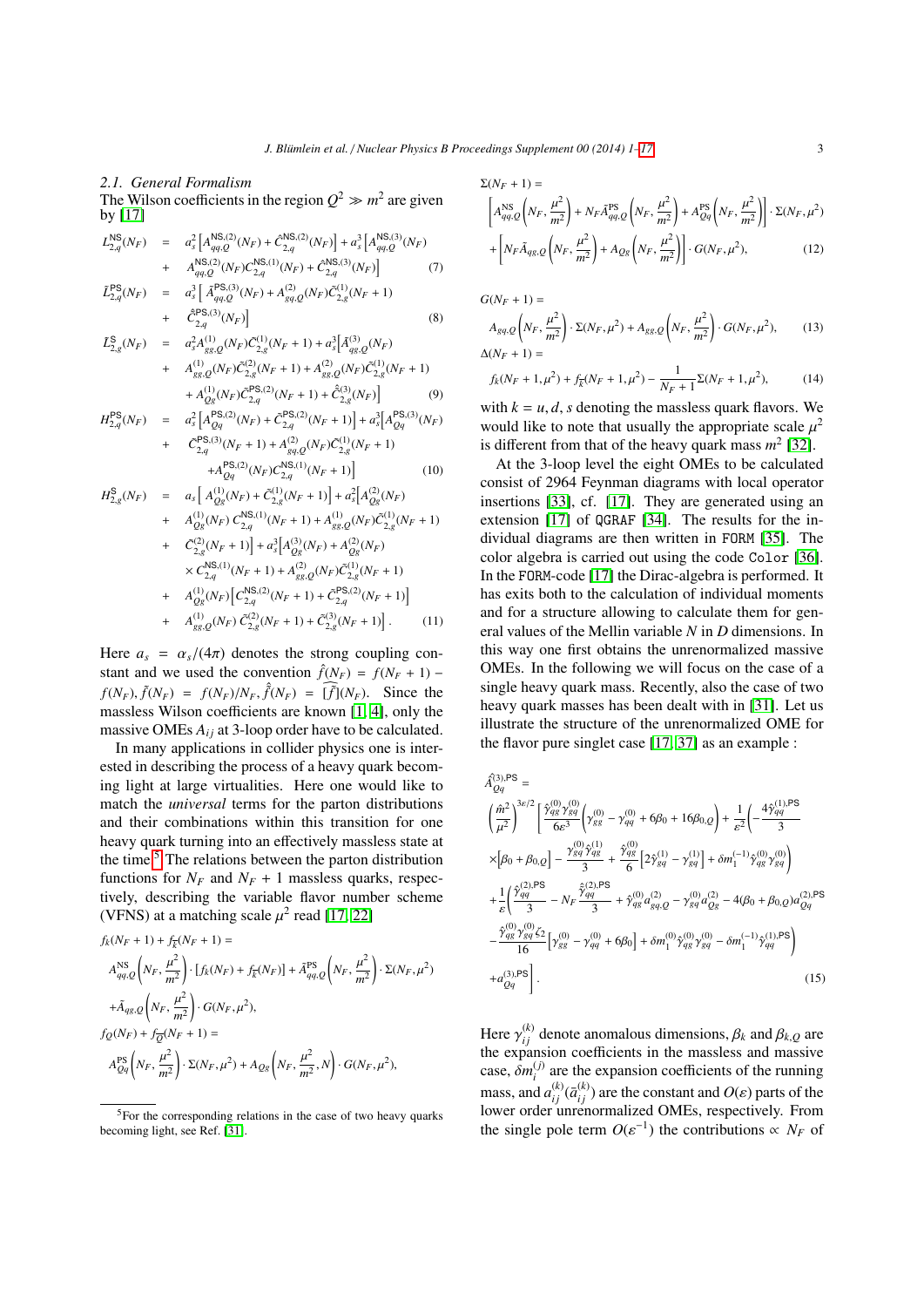the 3-loop anomalous dimensions are obtained as a byproduct of the calculation. In the case of  $\gamma_{qg}^{\text{PS}}$  and  $\gamma_{qg}$  the complete anomalous dimensions are obtained complete anomalous dimensions are obtained.

The renormalization of the massive OMEs comprises four steps [\[17\]](#page-13-15):

- mass renormalization [\[38\]](#page-13-34)
- coupling constant renormalization
- renormalization of the local operator
- treatment of the collinear singularities.

The external legs of the OMEs are massless on-shell partons<sup>[6](#page-3-0)</sup> and the scale of the diagram is set by the heavy quark mass. As mass effects are involved, we treat the coupling renormalization using the background field method first [\[40\]](#page-13-35), which leads to a MOM scheme [\[17\]](#page-13-15). The transition to the  $\overline{\text{MS}}$  scheme is performed using the relation

$$
Z_g^{\overline{\rm MS}^2}(N_F+1)a_s^{\overline{\rm MS}}(\mu^2) = Z_g^{\rm MOM^2}(N_F+1)a_s^{\rm MOM}(\mu^2)
$$
 (16)

The *Z*-factors for the ultraviolet and collinear singularities, unlike in the massless case, are here not inverse to each other.

#### *2.2. Moments*

We first discuss the calculation of finite moments of the different OMEs. They are calculated projecting the results of the FORM-calculation on a massive tadpole, which is then evaluated using the code MATAD [\[41\]](#page-13-36). The calculation requests about a factor of 5 more memory and computational time going from  $N \rightarrow N + 2$ . The present resources allow to compute moments up to  $N = 10, \dots, 14$  depending on the OME [\[17\]](#page-13-15). For transversity [\[42\]](#page-13-37) corresponding results have been derived in [\[43\]](#page-13-38). As a representative of the moments we show the 10th moment of the constant part of the unrenormalized OME  $A_{Qg}^{(3)}$ ,  $a_{Qg}^{(3)}$ ( $N = 10$ ), [\[17\]](#page-13-15):

$$
a_{Qg}^{(3)}(10) =
$$
\n
$$
Tr C_A^2 \bigg( \frac{6830363463566924692253659}{685850575063965696000000} - \frac{563692}{81675} B_4 + \frac{483988}{9075} \zeta_4
$$
\n
$$
- \frac{103652031822049723}{415451499724800} \zeta_3 - \frac{20114890664357}{581101290000} \zeta_2 \bigg)
$$
\n
$$
+ Tr C_F C_A \bigg( \frac{872201479486471797889957487}{2992802509370032128000000} + \frac{1286792}{81675} B_4
$$

$$
-\frac{643396}{9075}\zeta_4 - \frac{761897167477437907}{33236119977984000}\zeta_3 + \frac{15455008277}{660342375}\zeta_2
$$
\n
$$
+T_F C_F^2 \left(-\frac{247930147349635960148869654541}{148143724213816590336000000} - \frac{11808}{3025}B_4 + \frac{53136}{3025}\zeta_4 + \frac{9636017147214304991}{7122025709568000}\zeta_3 + \frac{14699237127551}{15689734830000}\zeta_2\right)
$$
\n
$$
+T_F^2 C_A \left(\frac{23231189758106199645229}{633397356480430080000} + \frac{123553074914173}{5755172290560}\zeta_3 + \frac{4206955789}{377338500}\zeta_2\right)
$$
\n
$$
+T_F^2 C_F \left(-\frac{18319931182630444611912149}{1410892611560158003200000} - \frac{502987059528463}{113048027136000}\zeta_3 + \frac{24683221051}{46695639375}\zeta_2\right) - \frac{896}{1485}T_F^2 \zeta_3
$$
\n
$$
+N_F T_F^2 C_A \left(\frac{297277185134077151}{15532837481700000} - \frac{1505896}{245025}\zeta_3 + \frac{189965849}{188669250}\zeta_2\right)
$$
\n
$$
+N_F T_F^2 C_F \left(-\frac{117856077227
$$

Here  $N_F$  denotes the number of massless flavors and the color factors are  $C_A = N_c$ ,  $C_F = (N_c^2 - 1)/(2N_c)$ ,  $T_F =$ <br>1/2 for  $S U(N_c)$  and  $N_c = 3$  for OCD  $\chi_k =$ 1/2 for *SU(N<sub>c</sub>*) and *N<sub>c</sub>* = 3 for QCD,  $\zeta_k$  =  $\sum_{l=1}^{\infty} 1/l^k$ , *k* ≥ 2 denote the values of the Riemann *ζ*-<br>*function at the integers k cf* [441 and the constant *B*<sub>4</sub> function at the integers  $k$ , cf. [\[44\]](#page-13-40), and the constant  $B_4$ is given by

$$
B_4 = -4\zeta_2 \ln^2(2) + \frac{2}{3} \ln^4(2) - \frac{13}{2} \zeta_4 + 16 \text{Li}_4\left(\frac{1}{2}\right), \quad (18)
$$

and  $\text{Li}_n(x) = \sum_{k=1}^{\infty} x^k / k^n$  denotes the polylogarithm [\[45,](#page-13-41) [46\]](#page-13-42).

## *2.3. Results for general values of N*

The renormalized OMEs [\(15\)](#page-2-1) at 3-loop order have the form

$$
A_{ij}^{(3)} = \sum_{k=0}^{3} \hat{a}_{ij}^{(3,3-k)} \ln^k \left(\frac{m^2}{\mu^2}\right), \qquad (19)
$$

with  $\mu^2$  the renormalization scale. All logarithmic con-<br>tributions can be predicted from the 2-loop results and tributions can be predicted from the 2-loop results and the 3-loop anomalous dimensions, as well as a series of contributions to the constant term. They have been discussed in detail in Ref. [\[16\]](#page-13-13). It remains to calculate the constant term of the unrenormalized OMEs. Before we come to the physical results we outline the calculation methods used.

<span id="page-3-0"></span><sup>6</sup>External massive on-shell partons have been considered in Ref. [\[39\]](#page-13-39).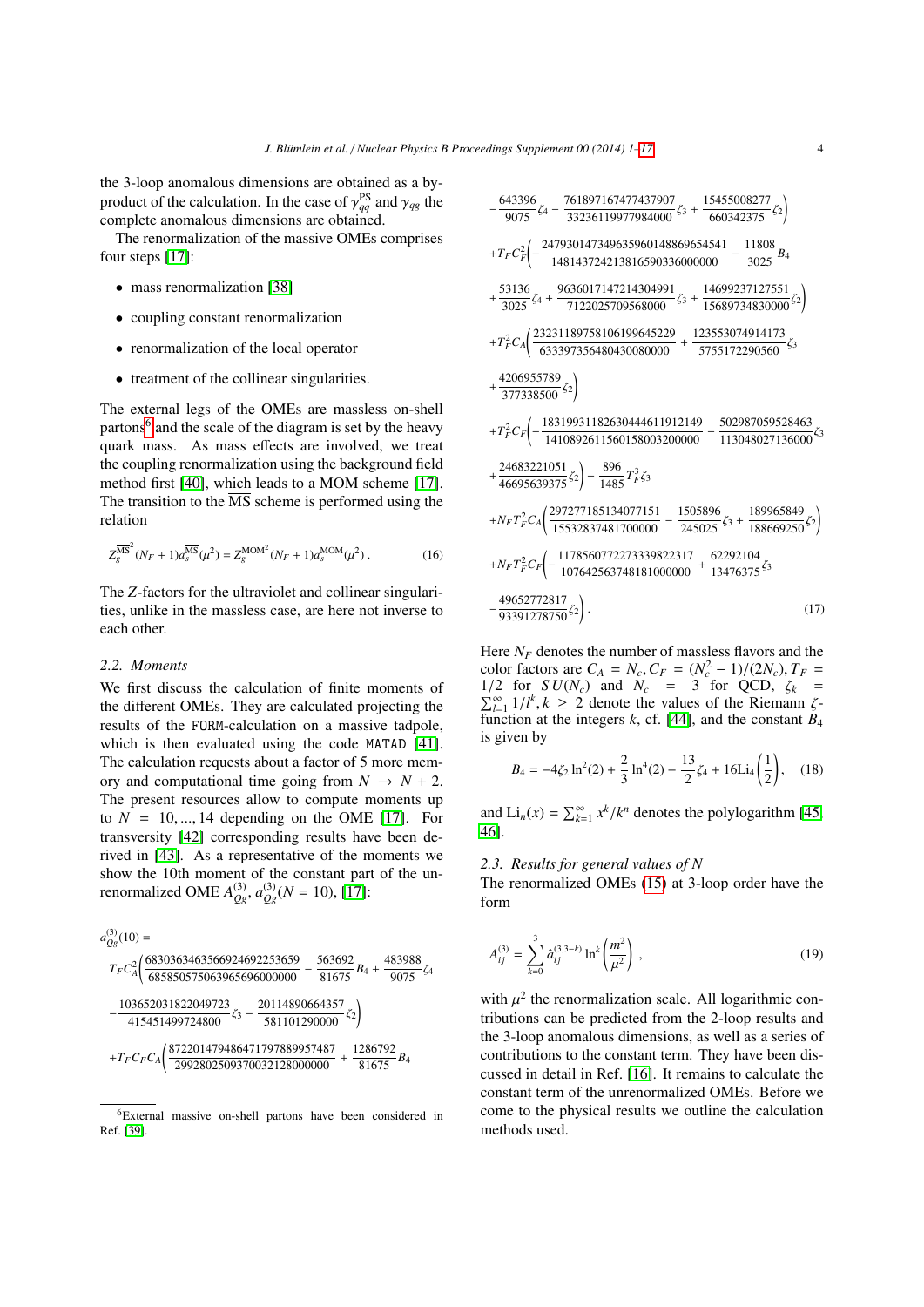#### *2.3.1. Calculation Methods*

In the case of general values of *N* we have reduced all Feynman diagrams to master integrals by the integration by parts (IBP) relations [\[47,](#page-13-43) [48\]](#page-14-0) using an extended version of Reduze2  $[49]$ <sup>[7](#page-4-0)</sup> allowing for the treatment of local operators, resumming them into a generating function. We generally refer to this representation in the case of the more involved diagrams, while simpler ones have been calculated directly without any reduction.

The different Feynman integrals or the master integrals are calculated by the following techniques. In the simpler cases they integrate to Beta-functions or (generalized) hypergeometric functions [\[53,](#page-14-2) [54\]](#page-14-3), after suitable binomial decompositions and using special variable transformations [\[55\]](#page-14-4)

$$
{}_2F_1(a,b;c;x) = \frac{\Gamma(c)}{\Gamma(b)\Gamma(c-b)} \int_0^1 dz z^{b-1} (1-z)^{c-b-1} (1-zx)^{-a}
$$
\n(20)

$$
{}_{p+1}F_{q+1}(c,(a);d,(b);x) = \frac{\Gamma(d)}{\Gamma(d)\Gamma(d-c)} \int_0^1 dz z^{c-1}
$$

$$
\times (1-z)^{d-c-1} {}_pF_q((a);(b);zx) \ . \ (21)
$$

More complicated integrals can be mapped to Appell and Kampé de Fériet functions [\[56\]](#page-14-5). These functions are represented in terms of multiple sums. Subsequently the expansion in the dimensional parameter  $\varepsilon$  = *D* − 4 has to be performed. There are special algorithms to perform the  $\varepsilon$ -expansion under certain conditions [\[57–](#page-14-6)[62\]](#page-14-7). However, for general summand structures the expansion has been built into the package Sigma [\[63,](#page-14-8) [64\]](#page-14-9). The multiply nested infinite and finite sums have to be evaluated. This is done using the packages Sigma based on difference field and ring theory [\[65–](#page-14-10)[73\]](#page-14-11), EvaluateMultiSum, SumProduction [\[74\]](#page-14-12) and  $\rho$ Sum [\[75\]](#page-14-13). The infinite sums need limiting processes and thus require the asymptotic expansion of the respective sums. Furthermore, one would like to map to basis representations. This can be done with the help of the package HarmonicSums [\[76–](#page-14-14)[79\]](#page-14-15).

In general it turns out that the higher transcendental functions which would be needed in representing the occurring Feynman diagrams at intermediary steps are not found in the literature, but may be represented in terms of a few Mellin-Barnes integrals [\[80\]](#page-14-16)

$$
\frac{1}{(A+B)^{\alpha}} = \frac{1}{2\pi i} \int_{c-i\infty}^{c+i\infty} dz A^{z} B^{-\alpha-z} \frac{\Gamma(-z)\Gamma(\alpha+z)}{\Gamma(\alpha)} \tag{22}
$$

using algorithms implemented in [\[81,](#page-14-20) [82\]](#page-14-21). Taking residues one arrives at nested sums, which may again be solved using Sigma.

In some of the cases very large numbers of intermediary nested sums over hypergeometric terms emerge, which leads to very large computation times for Sigma, associated with a large memory request. Since Sigma solves sum by sum, a behaviour of this kind may be related to the fact that several sums (integrals) have to be solved at once. At the side of step-by-step summation, multi-summation algorithms [\[8,](#page-13-5) [83\]](#page-14-22) may be applied. We have successfully computed the corresponding integrals using an implementation of the multi-variate Almkvist-Zeilberger theorem [\[79,](#page-14-15) [84\]](#page-14-23). It allows for multivariate integrals of the type

$$
\prod_{i=1}^k \int_{a_i}^{b_i} dx_i (P(x_n))^N \prod_{l=1}^m (p_l(x_n))^{r_l}, \quad N \in \mathbb{N} \setminus \{0\}, r_l \in \mathbb{R} \quad (23)
$$

to derive a difference equation in *N* with polynomial co<sup>e</sup>fficients in *<sup>N</sup>* and ε, *<sup>Q</sup>k*,

<span id="page-4-1"></span>
$$
\sum_{k=0}^{l} Q_k(N, \varepsilon) F(N+k) = 0.
$$
\n(24)

Here  $P(x_i)$  and  $p_l(x_i)$  are polynomials and  $r_l$  will contain the parameter  $\varepsilon$ . A term  $(p_l(x_i))^r$  is called hyper-<br>exponential. Sometimes it may be practical to search exponential. Sometimes it may be practical to search for inhomogeneous difference equations instead of [\(24\)](#page-4-1). The corresponding difference equations are solved using Sigma, and sequentially expanding in  $\varepsilon$ .

A further method consists in deriving systems of linear differential equations for the master integrals [\[85\]](#page-14-24). In part they may be obtained by the IBP-relations having been derived before. These systems may be turned into systems of difference equations and solved using the packages Sigma and OreSys [\[86\]](#page-14-25). We have also used the method of hyperlogarithms [\[87\]](#page-14-26), extended to the case of massive Feynman diagrams containing local operator insertions [\[88,](#page-14-27) [89\]](#page-14-28), by which a series of diagrams having no poles in  $\varepsilon$  can be calculated. Furthermore, guessing methods [\[90\]](#page-14-29) are helpful to set up difference equations in a series of cases, see also [\[91\]](#page-14-30).

In complicated cases several of the above methods are combined. It is needless to say that both the direct calculation of different Feynman integrals as well as the calculation of the master integrals may require computer memory in the multi-ten Gbyte region and run-times of several days to weeks.

#### *2.3.2. 3-Loop anomalous dimensions*

The contributions  $\propto N_F$  of the 3-loop anomalous dimensions can be obtained from the single pole terms of

<span id="page-4-0"></span> $7$ Reduze2 uses the packages Fermat [\[50\]](#page-14-17) and Ginac [\[51\]](#page-14-18). IBPreductions have also been implemented in the codes [\[52\]](#page-14-19).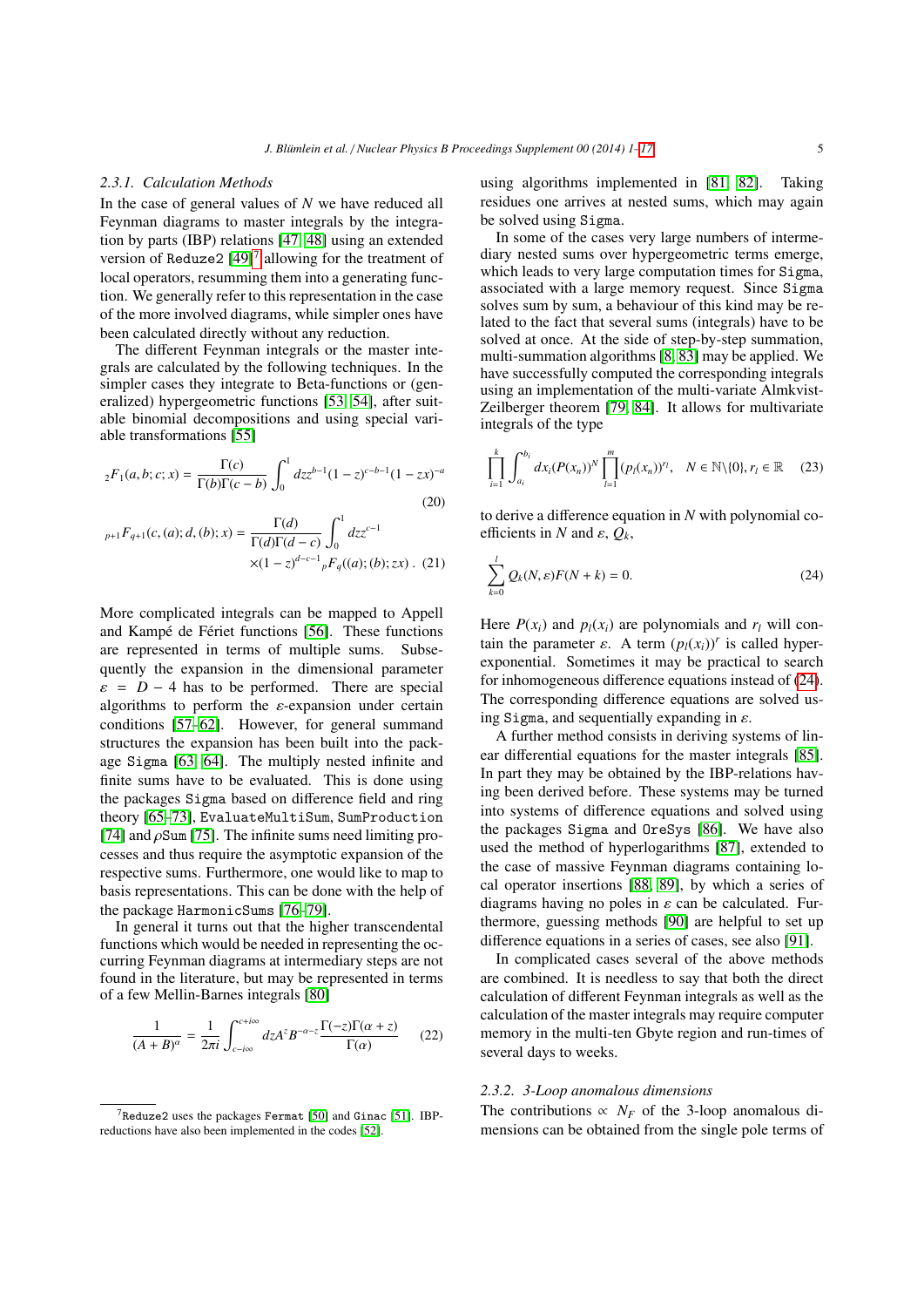the unrenormalized OMEs. Fixed moments have been computed in [\[17\]](#page-13-15) in the present massive calculation and found to agree with previous results given in [\[92\]](#page-15-0). For general values of *N* we show as one example the result in the pure singlet case

<span id="page-5-0"></span>
$$
\gamma_{qq}^{(2)PS}(N) = \frac{1}{2}[1 + (-1)^N]\Big\{C_F^2 T_F N_F \Big\{ -\frac{8(N^2 + N + 2)Q_1 S_1^2}{(N - 1)N^3(N + 1)^3(N + 2)} + \frac{32Q_8 S_1}{(N - 1)N^4(N + 1)^4(N + 2)^3} - \frac{8Q_{12}}{(N - 1)N^5(N + 1)^5(N + 2)^3} - \frac{8Q_6 S_2}{(N - 1)N^3(N + 1)^3(N + 2)^2} + 32F \Big[ \frac{1}{3} S_1^3 - S_2 S_1 - \frac{7}{3} S_3 + 2S_{2,1} + 6\zeta_3^2 \Big] \Big\} + C_F T_F^2 N_F^2 \Big\{ -\frac{64Q_9}{27(N - 1)N^4(N + 1)^4(N + 2)^3} + \frac{64Q_7 S_1}{9(N - 1)N^3(N + 1)^3(N + 2)^2} - F \frac{32}{3} [S_1^2 + S_2] \Big\}
$$
  
+  $C_F C_A T_F N_F \Big\{ \frac{8(N^2 + N + 2)Q_3 S_1^2}{3(N - 1)^2 N^3(N + 1)^3(N + 2)^2} - \frac{16Q_{11} S_1}{9(N - 1)^2 N^4(N + 1)^4(N + 2)^2} + \frac{16Q_{13}}{27(N - 1)^2 N^5(N + 1)^5(N + 2)^4} + (-1)^N$   

$$
\times \Big[ \frac{128Q_2 S_1}{3(N - 1)N^2(N + 1)^3(N + 2)^3} - \frac{128Q_{10}}{9(N - 1)N^3(N + 1)^5(N + 2)^4} \Big] + \frac{8(N^2 + N + 2)Q_4 S_2}{3(N - 1)N^2(N + 1)^3(N + 2)^2} + \frac{32Q_5 S_{-2}}{3(N - 1)N^2(N + 1)^3(N + 2)^2} + \frac{16(N^2 + N + 2)(23N^2 + 23N + 58)}{3(N - 1)N^2(N + 1)^2(N + 2)} S_3
$$
  
+ 
$$
\frac{43(2N^2 + N + 2)(7N^2 + 7N + 10
$$

Here  $F$  and  $Q_i$  denote polynomials in  $N$ , see [\[37\]](#page-13-33) and  $S_d \equiv S_d(N)$  are harmonic sums, cf. [\(29\)](#page-9-0). Eq. [\(25\)](#page-5-0) agrees with the result of [\[3\]](#page-13-44) and has been firstly recalculated in [\[37\]](#page-13-33). We also recalculated the contributions  $\propto N_F$  to  $\gamma_{gq}^{(3)}$  [\[93\]](#page-15-1),  $\gamma_{gq}^{(3),\text{NS}}$  and for the transversity<br>concrete dimension  $\chi_{gq}^{(3),\text{NS},\text{TR}}$  [04]. In the latter case anomalous dimension  $\gamma_{q}^{(3,NS,TR)}$  [\[94\]](#page-15-2). In the latter case<br>it was the first calculation ab initio, while previously it was the first calculation ab initio, while previously the anomalous dimension had been calculated referring to the principle of maximal transcendentality in [\[95\]](#page-15-3). The 2-loop anomalous dimensions [\[96,](#page-15-4) [97\]](#page-15-5) are obtained completely. All results agree with the foregoing literature [\[2,](#page-13-45) [3,](#page-13-44) [92,](#page-15-0) [98–](#page-15-6)[100\]](#page-15-7).

## *2.3.3. The operator matrix element at general values of the Mellin variable N*

Complete results for general value of *N* have been obtained for all the leading  $N_F$  contributions to the OMEs [\[101,](#page-15-8) [102\]](#page-15-9), the bubble topologies [\[103\]](#page-15-10) and the  $O(T_F^2)$ contributions to the OME  $A_{gg}^{(3)}$  [\[104\]](#page-15-11). This includes also the asymptotic Wilson coefficients  $L_{2,q}^{\text{PS}}$  and  $L_{2,q}^{\text{S}}$ . While<br>in the former cases all terms can be expressed in terms in the former cases all terms can be expressed in terms of nested harmonic sums [\[105,](#page-15-12) [106\]](#page-15-13), in the contributions of  $O(T_F^2)$  [\[104\]](#page-15-11) also binomially weighted sums [\[107\]](#page-15-14) contribute. The corresponding term is given by

$$
\binom{2N}{N} \frac{1}{4^N} \sum_{k=1}^N \left( \frac{4^k S_1(k-1)}{k^2 \binom{2k}{k}} - 7\zeta_3 \right). \tag{26}
$$

The 3-loop OMEs  $A_{qq,Q}^{(3),\text{NS}}, A_{qq,Q}^{(3),\text{NS},\text{TR}}$  and the Wilson coefficient  $L_{2,q}^{\text{NS}}$  and the OME  $A_{gq,Q}^{(3)}$  have been calculated<br> $\therefore R_{\text{max}}(3)$  and  $\therefore R_{\text{max}}(3)$  and  $\therefore R_{\text{max}}(3)$  and  $\therefore R_{\text{max}}(3)$  and  $\therefore R_{\text{max}}(3)$  and  $\therefore R_{\text{max}}(3)$  and  $\therefore R_{\text{max}}(3)$  and  $\therefore R_{\text{$ in Refs. [\[93,](#page-15-1) [94\]](#page-15-2) and the pure singlet OME  $A_{Qq}^{(3),PS}$  and Wilson coefficient in  $H_{2,q}^{PS}$  in Ref. [\[37\]](#page-13-33). In the former<br>cases the nested harmonic sums are sufficient to reprecases the nested harmonic sums are sufficient to represent the OMEs and asymptotic Wilson coefficients. In the latter case also generalized harmonic sums [\[78,](#page-14-31) [108\]](#page-15-15) contribute. As an example we show the constant part of the unrenormalized massive pure singlet OME at 3-loop order:

$$
c_{F}T_{F}^{2}\left[\frac{32}{27(N-1)(N+3)(N+4)(N+5)}\left(\frac{P_{15}}{N^{3}(N+1)^{2}(N+2)^{2}}S_{2}\right.\right.\left.\frac{P_{19}}{N^{3}(N+1)^{3}(N+2)^{2}}S_{1}^{2}+\frac{2P_{28}}{3N^{4}(N+1)^{4}(N+2)^{3}}S_{1}\right.\left.\frac{2P_{32}}{9N^{5}(N+1)^{4}(N+2)^{4}}\right)-\frac{32P_{3}}{9(N-1)N^{3}(N+1)^{2}(N+2)^{2}}\zeta_{2}\left.\left.\left(\frac{32}{27}S_{1}^{3}-\frac{160}{9}S_{1}S_{2}-\frac{512}{27}S_{3}+\frac{128}{3}S_{2,1}+\frac{32}{3}S_{1}\zeta_{2}-\frac{1024}{9}\zeta_{3}\right)F\right]\left.\left.+C_{F}N_{F}T_{F}^{2}\right[\frac{16P_{7}}{27(N-1)N^{3}(N+1)^{3}(N+2)^{2}}S_{1}^{2}\right.\left.\left.\frac{208P_{7}S_{2}}{27(N-1)N^{3}(N+1)^{3}(N+2)^{2}}-\frac{32P_{21}S_{1}}{81(N-1)N^{4}(N+1)^{4}(N+2)^{3}}\right.\left.\left.\left.\frac{32P_{29}}{243(N-1)N^{5}(N+1)^{5}(N+2)^{4}}+\left(-\frac{16}{27}S_{1}^{3}-\frac{208}{9}S_{1}S_{2}-\frac{1760}{27}S_{3}\right)\right.\right.\left.\left.-\frac{16}{3}S_{1}\zeta_{2}+\frac{224}{9}\zeta_{3}\right)F+\frac{1}{(N-1)N^{3}(N+1)^{3}(N+2)^{2}}\frac{16P_{7}}{9}\zeta_{2}\right]\left.\left.+C_{F}^{2}T_{F}\right[\frac{32P_{9}S_{2,1}}{3(N-1)N^{5}(N+1)^{3}(N+2)^{2}}-\frac{4P_{17}S_{1}^{2}}{9\left(N-1)N^{4}(N+1)^{4
$$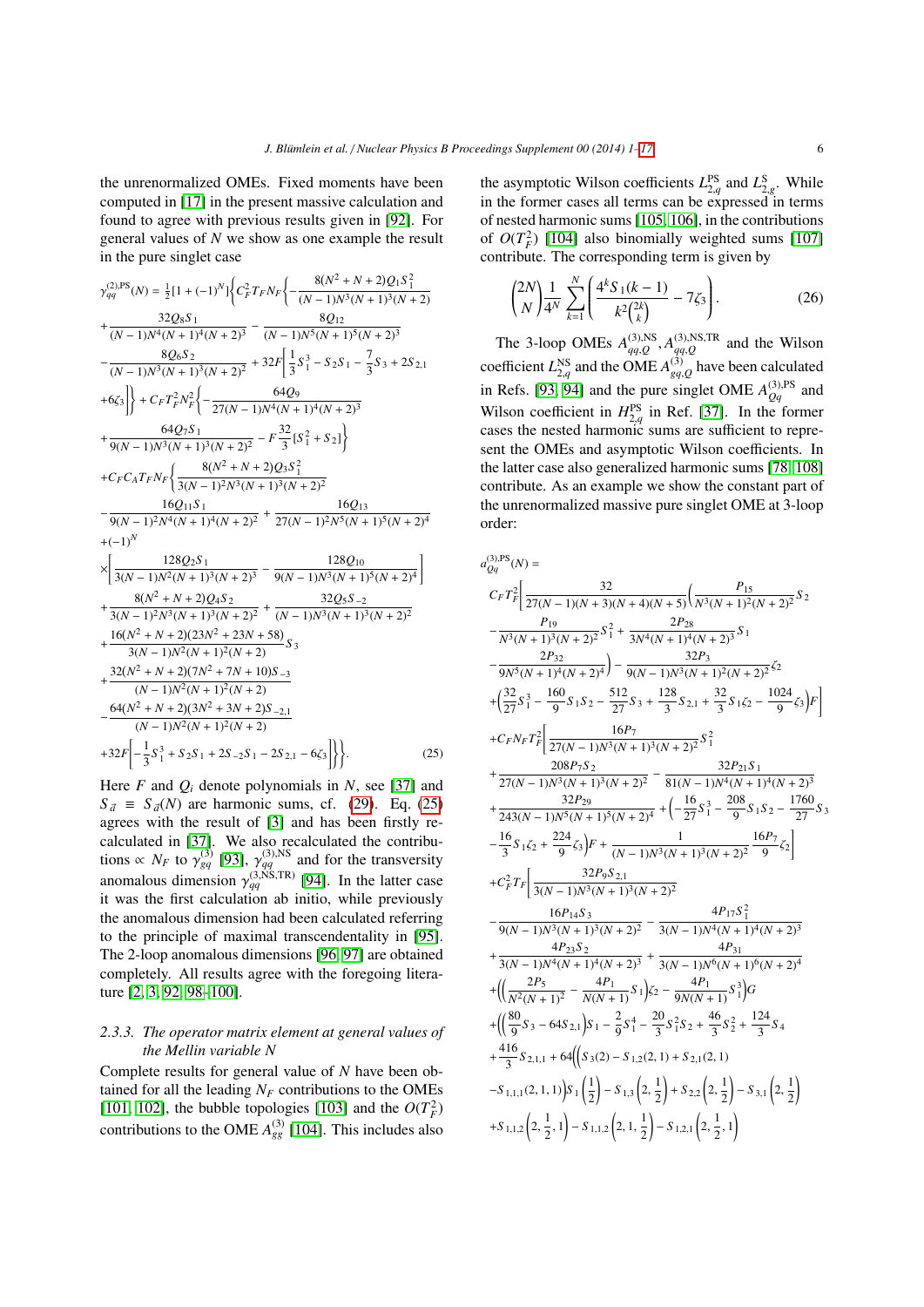1

+5.1.21
$$
(2, 1, \frac{1}{2})
$$
 - 5.2.1.1 $(2, \frac{1}{2}, 1)$  - 5.2.1.1 $(2, 1, \frac{1}{2})$   
+5.1.1.1.1 $(2, \frac{1}{2}, 1, 1)$  + 5.1.1.1.1 $(2, 1, \frac{1}{2}, 1)$  + 5.1.1.1.1 $(2, 1, \frac{1}{2})$   
+ $(12S_2 - 4S_1^2)\zeta_2 + (\frac{112}{3}S_1 - 448S_1(\frac{1}{2})\zeta_3 + 144\zeta_4 - 32B_4)F$   
+ $\frac{32P_2 2^{-N}}{(N-1)N^3(N+1)^2}(-S_3(2) + S_{1,2}(2, 1) - S_{2,1}(2, 1)$   
+5.1.1.1 $(2, 1, 1)$  + 7 $\zeta_3$ ) +  $(-\frac{4P_8}{3(N-1)N^3(N+1)^3(N+2)^2}S_2$   
+ $\frac{8P_{27}}{3(N-1)N^5(N+1)^5(N+2)^4}S_1 + \frac{4P_16\zeta_3}{3(N-1)N^3(N+1)^3(N+2)^2}$   
+ $\frac{8P_{10}S_{2,1}}{\sqrt{N-1}N^3(N+1)^3(N+2)^2} + \frac{8P_{12}S_{-3}}{3(N-1)N^3(N+1)^3(N+2)^2}$   
+ $\frac{16P_{13}S_{-2,1}}{3(N-1)N^3(N+1)^3(N+2)^2} + \frac{8P_{22}S_3}{3(N-1)N^3(N+1)^3(N+2)^2}$   
+ $\frac{16P_{13}S_{-2,1}}{27(N-1)^2N^4(N+1)^4(N+2)^3}$   
- $\frac{4(P_{24}S_1^2 + P_{26}S_2)}{27(N-1)^2N^4(N+1)^4(N+2)^5}$   
+ $(\frac{4P_4S_1^3}{27(N-1)N(N+1)(N+2)^2} + (\frac{8}{9}(137N^2 + 137N + 334$ 

$$
-\frac{8P_{18}S_{-2}}{3(N-1)N^4(N+1)^4(N+2)^3} - \frac{4P_{25}\zeta_2}{9(N-1)^2N^4(N+1)^4(N+2)^3} - \frac{8P_{20}\zeta_3}{9(N-1)^2N^3(N+1)^3(N+2)^2}
$$
\n(27)

Here *G* and  $P_i$  denote polynomials in *N* [\[37\]](#page-13-33) and  $S_{\vec{a}}(b)$ are generalized harmonic sums, cf. [\(31\)](#page-9-1). In *x*-space the above contributions due to generalized harmonic sums transform into generalized harmonic polylogarithms [\[78\]](#page-14-31). Their specific combination can be reduced to usual harmonic polylogarithms  $H_{\vec{a}}$  [\[109\]](#page-15-16) of argument  $1 - 2x$ . In the ages of the non-singlet contributions [04]  $1 - 2x$ . In the case of the non-singlet contributions [\[94\]](#page-15-2) the general *N* result has also been calculated in the polarized case, which is possible solving the  $\gamma_5$ -problem via the Ward-Takahashi identity [\[110\]](#page-15-17).



<span id="page-6-0"></span>Figure 1:  $xa_{Qq}^{(3),\text{PS}}(x)$  in the low *x* region (solid red line) and leading terms approximating this quantity; dotted line: 'leading' small *x* approximation  $O(\ln(x)/x)$ , dashed line: adding the  $O(1/x)$ -term, dashdotted line: adding all other logarithmic contributions; from [\[37\]](#page-13-33).

Let us consider the constant part to the unrenormalized OME  $A_{Qq}^{PS}$  in *x*-space shown in Figure [1.](#page-6-0) The leading small-x contribution can be determined under some assumptions [\[111\]](#page-15-18) (for a discussion see [\[37\]](#page-13-33)), based on an earlier result in Ref. [\[112\]](#page-15-19). Our explicit calculation confirms this leading order prediction. However, it describes the function  $a_{Qq}^{(3),\text{PS}}$  nowhere. The next term in the small- $x$  expansion [\[37\]](#page-13-33) yields a good description at  $x \approx 10^{-4}$  and many more sub-leading terms have to be added to cover the small-*x* regime, which is a quite common observation in the case of many quantities [\[113,](#page-15-20) [114\]](#page-15-21).

The calculation of the OMEs  $A_{gg}^{(3)}$  and  $A_{gg}^{(3)}$ , as well as of the Wilson coefficient  $H_{2,g}^S$  is currently underway.<br>We now turn to phenomenological applications and

We now turn to phenomenological applications and consider the contributions of the completed massive Wilson coefficients in the asymptotic region to the structure function  $F_2(x, Q^2)$ . In Figure [2](#page-7-0) the  $O(a_s^2)$  contribu-<br>tion by  $I^S$  is shown tion by  $L_{g,2}^{\mathbb{S}}$  is shown.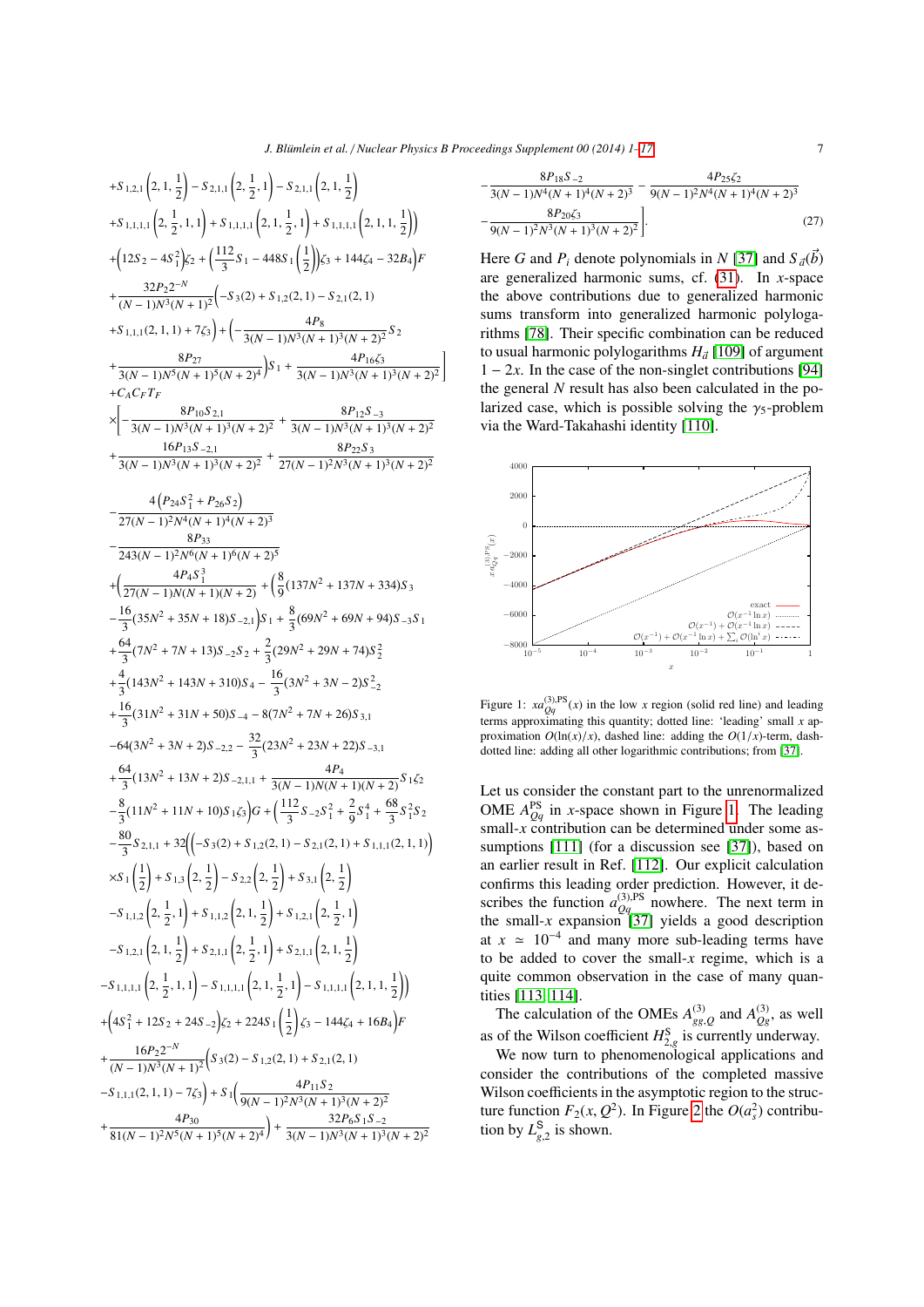

<span id="page-7-0"></span>Figure 2: The  $O(a_s^2)$  contribution by  $L_{g,2}^S$  to the structure function *F*<sub>2</sub>(*x*, *Q*<sup>2</sup>) using the parton distribution functions [\[115\]](#page-15-22) and  $m_c$  = 1.50 GeV: from [16] <sup>1</sup>.59 GeV; from [\[16\]](#page-13-13).

Comparing to the contribution of the Wilson coefficient in 3-loop order, depicted in Figure [3,](#page-7-1) it turns out that the 3-loop contribution is larger than the 2-loop contribution, which is due to a newly arising small *x* term.



<span id="page-7-1"></span>Figure 3: The  $O(a_3^3)$  contribution by  $L_{8,2}^{\text{S}}$  to the structure function  $F_2(x, Q^2)$  using the parton distribution functions [\[115\]](#page-15-22) and  $m_c = 1.59$  GeV· from [16] <sup>1</sup>.59 GeV; from [\[16\]](#page-13-13).

In the physical region of HERA, the widest having been explored so far,  $x \ge Q^2/S$ ,  $S \approx 10^5 \text{GeV}^2$ , the corrections are  $Q(0.01)$  and below. One should keep in mind tions are *<sup>O</sup>*(0.01) and below. One should keep in mind that the experimental error of the  $F_2$ -data at HERA is of the same size [\[116\]](#page-15-23). Furthermore, measurements at the planned facilities EIC [\[117,](#page-15-24) [118\]](#page-15-25) and LHeC [\[119\]](#page-15-26), operating at high luminosities, will have even smaller experimental errors. The pure singlet contributions due to  $L_{q}^{\text{PS}}$  shown in Figure [4](#page-7-2) are smaller than those of  $L_{q}^{\text{S}}$ .

 $L_{q,2}$  shown in 1 igure 4 are smaller than those of  $L_{g,2}^{\text{NS}}$ .<br>The next terms are those due to  $L_{q,2}^{\text{NS}}$  depicted in Figure [5.](#page-7-3) Both the inclusive heavy flavor 2- and 3-loop corrections are negative. The 3-loop corrections enlarge the effect towards small values of *x*. In the kinematic

region at HERA the effects are below <sup>∼</sup> <sup>0</sup>.005.



<span id="page-7-2"></span>Figure 4: The  $O(a_s^3)$  contribution by  $L_{q,s}^{PS}$  to the structure function  $E_q$  (*a*,  $O_s^2$ ) where the gastra distribution function [115] and *m*  $F_2(x, Q^2)$  using the parton distribution functions [\[115\]](#page-15-22) and  $m_c = 1.59$  GeV· from [16] <sup>1</sup>.59 GeV; from [\[16\]](#page-13-13).



<span id="page-7-3"></span>Figure 5: The flavor non-singlet contribution of the Wilson coefficient  $L_{q,2}^{NS}$  to the structure function  $F_2(x, Q^2)$  at the 2- and up to the 3-loop<br>order using the NNLO perton distribution functions of Ref. [115] in  $L_{q,2}$  to the structure function  $T_2(x, y)$  at the 2- and up to the 3-loop order using the NNLO parton distribution functions of Ref. [\[115\]](#page-15-22) in the on-shell scheme for  $m_c = 1.59$  GeV. Here we do not display the  $O(a_s^0)$  terms; from [\[94\]](#page-15-2).

In the flavor non-singlet case all OMEs contributing to the matching relation in the VFNS up to 3-loop order [\(12\)](#page-2-2) have been calculated. It is illustrated in Figure [6](#page-8-0) for 2- and 3-loop order in dependence of the matching scale  $Q<sup>2</sup>$ . While at 2-loop order the corrections are very small in the low *x* region, it grows to large *x* to up to  $O(0.005)$ . The 3-loop corrections are larger due to the gluonic and singlet corrections and vary between negative and positive values of O(0.005) with more pronounced profiles, also in the small *x* region.

Finally, the heavy flavor pure singlet contributions to  $F_2(x, Q^2)$  are illustrated in Figure [7.](#page-8-1) The corrections are<br>negative both at 2- and 3-loop order and grow with  $Q^2$ negative both at 2- and 3-loop order and grow with *Q* 2 towards small values of *x*. In the kinematic range of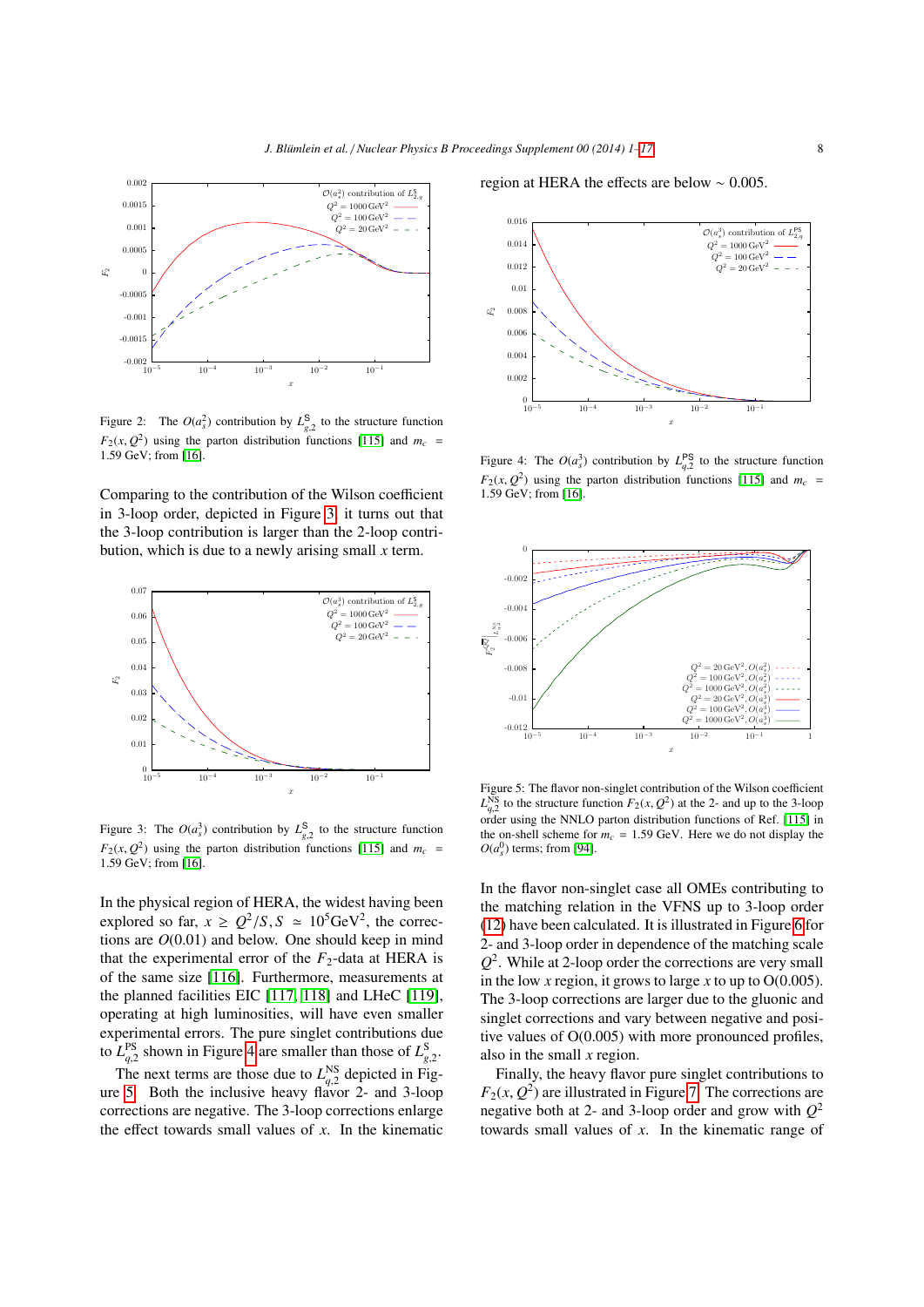

<span id="page-8-0"></span>Figure 6: The ratio of the distribution  $x(u + \bar{u})$  for four and three quark flavors at 2- and 3-loop order in the variable flavor number scheme matched at different scales of  $Q^2$  as a function of *x* using the parton distribution functions of Ref. [\[115\]](#page-15-22) and the on-mass-shell definition of the charm quark mass  $m_c$  = <sup>1</sup>.59 GeV; from [\[94\]](#page-15-2).



<span id="page-8-1"></span>Figure 7: The charm contribution by the Wilson coefficient  $H_{Q_2}^{PS}$  to the structure function  $F_2(x, Q^2)$  as a function of *x* and  $Q^2$  choosing<br>  $Q^2 - u^2 m = 1.59$ GeV (on-shell scheme) using the parton distribu- $Q^2 = \mu^2$ ,  $m_c = 1.59$ GeV (on-shell scheme) using the parton distribution functions [37] tion functions [\[37\]](#page-13-33).

## *2.3.4. The case of two di*ff*erent heavy quark masses*

Beginning with 3-loop order Feynman integrals with two massive internal fermion lines contribute, which give rise to non-factorizable heavy flavor effects. In particular these diagrams cannot be attributed to a single heavy quark species. Due to the fact that  $m_c^2/m_b^2 \sim 1/10$ , charm will not have decoupled to a massless fermion at the scale of *mb*. The VFNS generalizes in this case and one has to decouple charm and bottom at large scales together rather than individually [\[31\]](#page-13-27). Also a series of moments for all OMEs in the 2-mass case has been calculated. The computation proceeds along similar lines as in the single mass case. The corresponding tadpoles are calculated using the code qexp [\[120\]](#page-15-27). As an example we show the 6th moment of the constant part of the unrenormalized OME  $A_{Qg}^{(3)}$  with  $x = m_1^2/m_2^2$ , expanding in the mass ratio *x* in the mass ratio *x*,

$$
a_{0,0}^{(3)}(N=6)=\\ \frac{1}{2}\left\{T_F^2C_A\left\{\frac{69882273800453}{367569090000}-\frac{395296}{19845}\zeta_3+\frac{1316809}{39690}\zeta_2\right.\right.\\ \left.\left.\frac{832369820129}{14586075000}\right.\right.\right.\left.\left.\frac{1511074426112}{624023544375}\right.\right.\left.\left.\frac{84840004938801319}{690973782403905000}\right.\right.\right.\left.\left.\frac{832369820129}{140481000}+\frac{1511074426112}{2205}\right.\left.\frac{2}{2}-\frac{84840004938801319}{690973782403905000}\right.\right.\right.\left.\left.\frac{105157957}{180093375}x^2+\frac{2287164970759}{7669816654500}x^3\right]+\ln^2\left(\frac{m_2^2}{\mu^2}\right)\left[\frac{2668087}{79380}\right.\right.\left.\left.\frac{112669}{1601500}\right.\right.\left.\left.\frac{49373}{51975}\right.\right.\left.\left.\frac{2}{34054020}\right.\right.\left.\right.\left.\right)+\ln^2\left(\frac{m_2^2}{\mu^2}\right)\ln\left(\frac{m_2^2}{\mu^2}\right)\ln\left(\frac{m_2^2}{\mu^2}\right)\ln\left(\frac{m_2^2}{\mu^2}\right)\left[\frac{128234}{3969}-\frac{112669}{330750}\right.\right.\right.\left.\left.\frac{98746}{51975}\right.\left.\left.\frac{49373}{17027010}\right.\right.\left.\left.\frac{11}{\mu^2}\right)\ln\left(\frac{m_2^2}{\mu^2}\right)\ln\left(\frac{m_2^2}{\mu^2}\right)\ln\left(\frac{m_2^2}{\
$$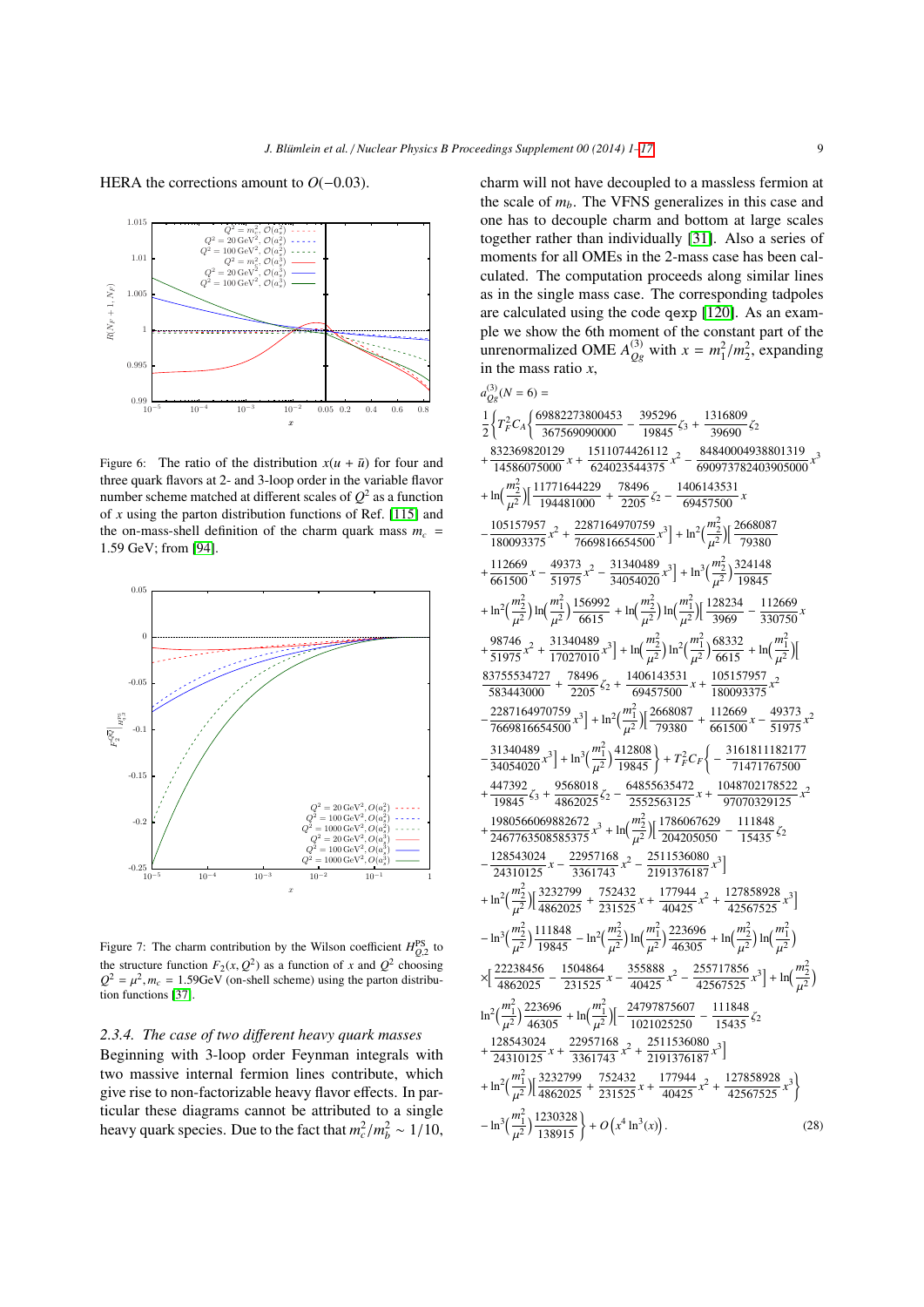The scalar integrals contributing to all topologies of  $A_{gg}^{(3)}$ in the 2-mass case at general values of *N* have also been calculated, which can be expressed in terms of generalized harmonic sums, where no expansion in the mass ratio is performed. Indeed the expansion is possible fixing the value of *N*. Since the expansion leads to problems at general values of *N* one is forced to seek the complete solution.

## 3. Mathematical Aspects of Higher Loop Calculations

Feynman integrals have representations in special number and function spaces, which obey a sequential order growing with the complexity of the integrals defined by their loop order, the number of legs and scales being involved. This has been observed in various calculations up to two-loop order and inclusive  $2 \rightarrow 2$  processes, mainly in QCD, until the mid 1990s, cf. e.g. [\[121,](#page-15-28) [122\]](#page-15-29).

For zero scale quantities, like the expansion coefficients of the β-function or individual moments of operator matrix elements, one obtains a representation over special numbers. Single scale quantities, like splitting functions or Wilson coefficients in deep-inelastic scattering or for the Drell-Yan process lead to 1-dimensional function representations [\[123,](#page-15-30) [124\]](#page-15-31).

Not much is known on basis representations in more complex cases. The beginning of a systematic search for basis representations falls in about this time [\[105,](#page-15-12) [106,](#page-15-13) [125,](#page-15-32) [126\]](#page-15-33) after it has been recognized that using the available function representations [\[45,](#page-13-41) [46,](#page-13-42) [127](#page-15-34)[–130\]](#page-15-35) contained too complicated arguments for further integration or were even not complete. In the case of zero scale quantities at lower loop order in the massless case, multiple zeta values [\[44\]](#page-13-40) are sufficient to represent the results. In massive calculations at higher loop order also cyclotomic zeta values [\[77,](#page-14-32) [131\]](#page-15-36), generalized infinite sums [\[78\]](#page-14-31) and constants associated to nested (inverse) binomial sums [\[107,](#page-15-14) [132\]](#page-15-37) occur. Zero scale quantities can be obtained as a fixed moment or in the limit  $N \rightarrow \infty$  of convergent single scale quantities in Mellin space or as special values of the associated iterated integrals at  $x = 1$  or other (algebraic) arguments.

The harmonic sums are defined by [\[105,](#page-15-12) [106\]](#page-15-13)

<span id="page-9-0"></span>
$$
S_{b,\vec{a}}(N) = \sum_{k=1}^{N} \frac{(\text{sign}(b))^k}{k^{|b|}} S_{\vec{a}}(k), \ \ S_{\emptyset} = 1, \ \ b, a_i \in \mathbb{Z} \setminus \{0\}. \tag{29}
$$

They have several generalizations. First one may define the real representations of cyclotomic sums by [\[77\]](#page-14-32)

$$
S_{b_1, b_2, b_3; \vec{\mathbf{a}}, \vec{\mathbf{a}}}(N) = \sum_{k=1}^{N} \frac{(\text{sign}(b_3))^k}{(b_1 k + b_2)^{|b_3|}} S_{\vec{\mathbf{a}}}(k), \quad S_{\emptyset} = 1,
$$
 (30)

$$
\mathbf{a} = (c_1, c_2, c_3); b_1, c_1 \in \mathbb{N} \setminus \{0\}, b_2, c_2 \in \mathbb{N}, b_3, c_3 \in \mathbb{Z} \setminus \{0\}.
$$

The generalized (cyclotomic) sums are given by  $[78]$ <sup>[8](#page-9-2)</sup>

<span id="page-9-1"></span>
$$
S_{b_1,b_2,b_3;\vec{\mathbf{a}}_1}(y,\vec{x};N) = \sum_{k=1}^{N} \frac{y^k}{(b_1k + b_2)^{|b_3|}} S_{\vec{\mathbf{a}}}(\vec{x};k), \ S_{\emptyset} = 1,
$$
  

$$
x_i, y \in \mathbb{C} \setminus \{0\}, \mathbf{a} = (c_1, c_2, c_3); \ b_1, c_1 \in \mathbb{N} \setminus \{0\}, b_2, c_2 \in \mathbb{N},
$$
  

$$
b_3, c_3 \in \mathbb{Z} \setminus \{0\}.
$$
 (31)

They generalize the multiple polylogarithms studied in [\[126,](#page-15-33) [133\]](#page-15-38). Even further generalizations contain the binomial coefficient  $\binom{2k}{k}$  as a weight factor either in the numerator or denominator of the respective partial sum(s) [\[107\]](#page-15-14). An example is given by

$$
\sum_{i=1}^{N} \frac{1}{(i+1)\binom{2i}{i}} \sum_{j=1}^{i} \binom{2j}{j} \frac{1}{j} S_{-2}(j). \tag{32}
$$

The sums obey quasi-shuffle relations, i.e. their products are spanned by linear combinations of sums of the same class and polynomials of sums of lower depth [\[134\]](#page-15-39). These relations depend only on the sums' index pattern, not on their value and are also called algebraic relations [\[135\]](#page-15-40). The linear combination is a sum over all combinations of combined indices, which preserve the order of indices in the factors. For harmonic sums one obtains e.g.

$$
S_c S_{a,b} = S_{c,a,b} + S_{a,c,b} + S_{a,b,c} - S_{c \wedge a,c} - S_{a,x \wedge b},
$$
 (33)  

$$
a \wedge b = \text{sign}(a)\text{sign}(b)(|a|+|b|).
$$

Similar quasi shuffle relations are obtained by the cyclotomic [\[77\]](#page-14-32), generalized [\[78,](#page-14-31) [108\]](#page-15-15) and (inverse) binomial harmonic sums [\[107\]](#page-15-14). All these nested sums also obey structural relations, which depend on their specific structure beyond their index set. They are implied by multiple integer argument and differentiation. The latter operation leads to equivalence classes of sums. The structural relations have been worked out in Refs. [\[7,](#page-13-4) [136\]](#page-15-41) in the case of the harmonic sums and in [\[77,](#page-14-32) [78\]](#page-14-31) the cyclotomic and generalized (cyclotomic) sums.

One may associate iterated integrals to all these sums which are obtained by the Mellin transform

$$
M[f(x)](N) = \int_0^1 dx x^{N-1} f(x).
$$
 (34)

<span id="page-9-2"></span><sup>8</sup>The generalized harmonic sums without cyclotomy, i.e. for  $b_2, c_2 = 0$  were given in [\[108\]](#page-15-15).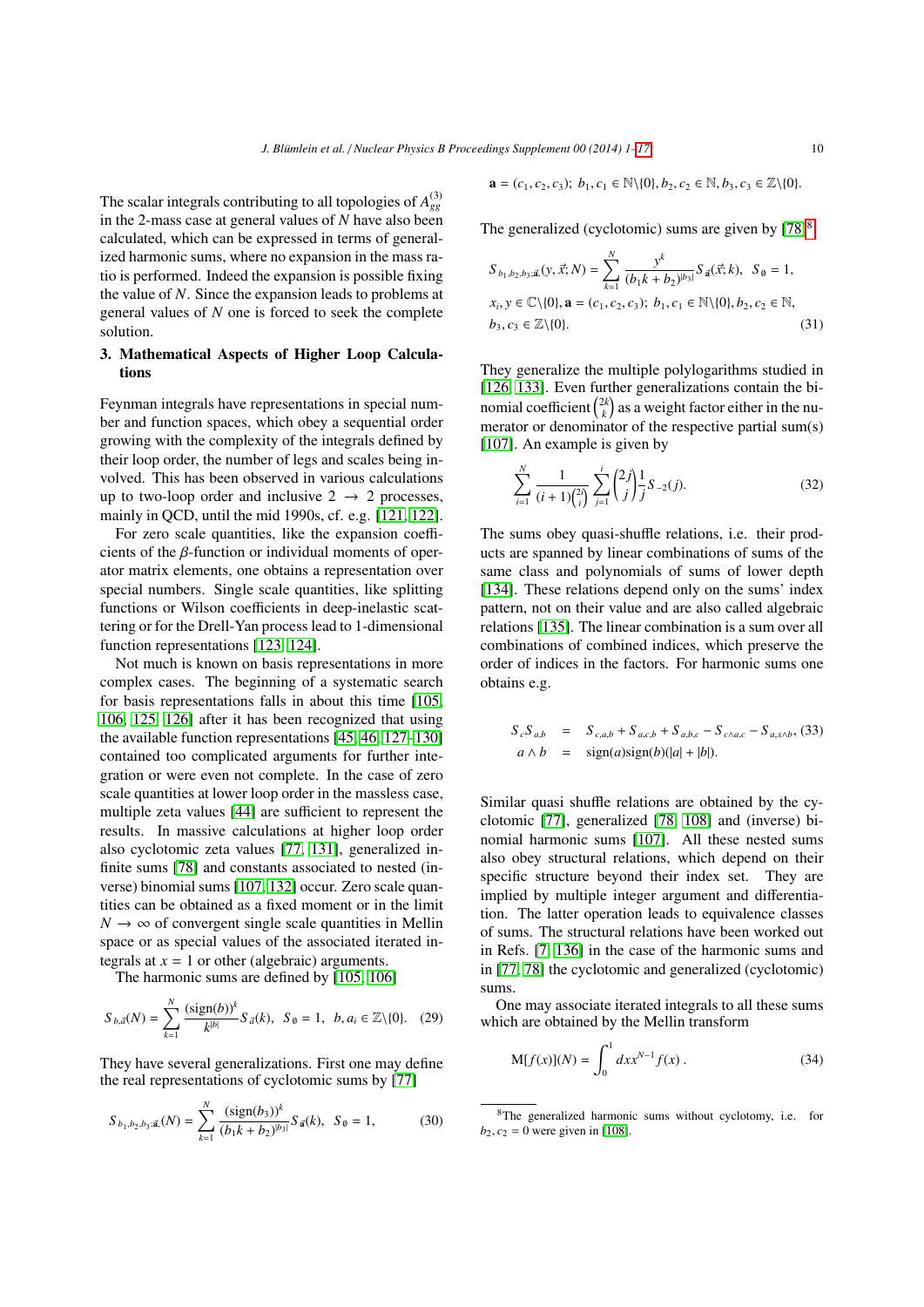In this way an alphabet of letters will be created, defining the respective Mellin transform linearly. In the case of the harmonic sums the alphabet is formed by

$$
\mathfrak{A} = \left\{ \frac{1}{x}, \frac{1}{1-x}, \frac{1}{1+x} \right\} \tag{35}
$$

yielding the harmonic polylogarithms [\[109\]](#page-15-16)

$$
H_{b,\vec{a}}(x) = \int_0^x dx f_b(x) H_{\vec{a}}(x), \quad H_0(x) = 1, f_c(x) \in \mathfrak{A} \ . \tag{36}
$$

The alphabets corresponding to the cyclotomic polylogarithms extend  $\mathfrak A$  adding the inverse of the higher cyclotomic polynomials, i.e.

$$
\left\{\frac{1}{1+x^2}, \frac{1}{1-x+x^2}, \frac{1}{1+x+x^2+x^3+x^4}, \ldots\right\}.
$$
 (37)

In addition, a series of numerator powers  $x^i$  occur [\[77\]](#page-14-32). In the case of the generalized sums the new letters are [\[78\]](#page-14-31)

$$
\left\{\frac{1}{x-a_i}\right\}, a_i \in \mathbb{R} \setminus \{0\}.
$$
 (38)

One may even consider a combination of cyclotomic and generalized harmonic polylogarithms, as implied by the corresponding sums [\[78\]](#page-14-31). The nested (inverse) binomial sums imply square-root valued letters like

$$
\left\{\frac{1}{\sqrt{x}\sqrt{1\pm x}}, \frac{1}{x\sqrt{1\pm x}}, \frac{1}{\sqrt{2-x}\sqrt{1-x}}, ...\right\}.
$$
 (39)

The special numbers associated to these classes of sums and iterated integrals are obtained in the limit  $N \to \infty$ and for  $x = 1$ , whenever these values exist. One formally may also associate infinite objects, cf. [\[44\]](#page-13-40). The numbers obey the quasi shuffle and shuffle algebras of both spaces and a series of additional structural relations. Counting relations of the bases for the different classes of nested sums, iterated integrals and numbers have been derived to a large extent using Witt formulae [\[137\]](#page-16-0) and their corresponding modifications. The relations, basis representations, argument relations and conversions of the different objects quoted above are implemented in the package HarmonicSums [\[76](#page-14-14)[–79\]](#page-14-15).

Data analyses are often performed using Mellinspace codes, cf. e.g. [\[113\]](#page-15-20). Here the evolution equations can be solved analytically up to a given order in the strong coupling constant. The *N*-space representation for the structure function can be turned into the *x*-space by a single numerical contour integral around the singularities of the problem. This representation requests the sum representations for complex argument *N*. The analytic continuation can be derived applying the shift relations of the sums for  $N \rightarrow N+1$  and using their asymptotic representation in analytic form [\[7,](#page-13-4) [77,](#page-14-32) [78,](#page-14-31) [107\]](#page-15-14). In the case of the harmonic sums also adaptive numerical representations have been derived [\[138–](#page-16-1)[140\]](#page-16-2). The latter may be even obtained in the case of distributions given numerically, cf. e.g. [\[6\]](#page-13-3).

Data analyses in *x*-space require efficient numerical implementations of the iterated integrals representing the higher order splitting functions and Wilson coefficients. In the case of the harmonic polylogarithms the Bernoulli-improvement [\[141,](#page-16-3) [142\]](#page-16-4) allows to map the expressions onto functions like  $log(1 \pm x)$  and their logarithms and polynomials in *x* within the intervals [0,  $\sqrt{2} - 1$ ], [ $\sqrt{2} - 1$ , 1]. The corresponding representations for more involved iterated integrals have still to tations for more involved iterated integrals have still to be worked out. Numerical representations for harmonic polylogarithms were given in [\[142](#page-16-4)[–145\]](#page-16-5). Representations for generalized harmonic polylogarithms were derived in [\[143,](#page-16-6) [146\]](#page-16-7). The mathematical structures described in this section could be systematically found calculating the corresponding Feynman integrals in difference fields in *N*-space [\[65–](#page-14-10)[73\]](#page-14-11), implemented in the package Sigma [\[63,](#page-14-8) [64\]](#page-14-9), or using Risch-type algorithms in *x*-space [\[107,](#page-15-14) [147\]](#page-16-8). This also applies for new structures contained in Feynman integrals having not been revealed yet. In this way the growing sets of function spaces describing the Feynman integrals may be uniquely found and explored. Furthermore, for the application of the results in data analyses precise and efficient numerical implementations have to be derived.

# 4. Precision Parton Distribution Functions and  $\alpha_s(M_Z^2)$  and  $m_c^9$  $m_c^9$

The world data on deep-inelastic scattering and related hard processes at hadron colliders like the Drell-Yan process and jet-production are so precise that NNLO corrections are needed to extract the parton distribution functions, the strong coupling constant  $a_s(\mu^2) = \alpha (u^2)/(4\pi)$  and also the charm quark mass m. In the  $\alpha_s(\mu^2)/(4\pi)$  and also the charm quark mass  $m_c$ . In the following we give a brief survey on the present status on following we give a brief survey on the present status on the determination of these quantities.

The NNLO parton distributions have been determined by five groups (ABM, CT10, JR, MSTW, NNPDF) also resolving the flavor dependence of the sea-quarks.

<span id="page-10-0"></span><sup>9</sup> Main results summarized in this section have been worked out by S. Alekhin, J.B., H. Böttcher and S.-O. Moch.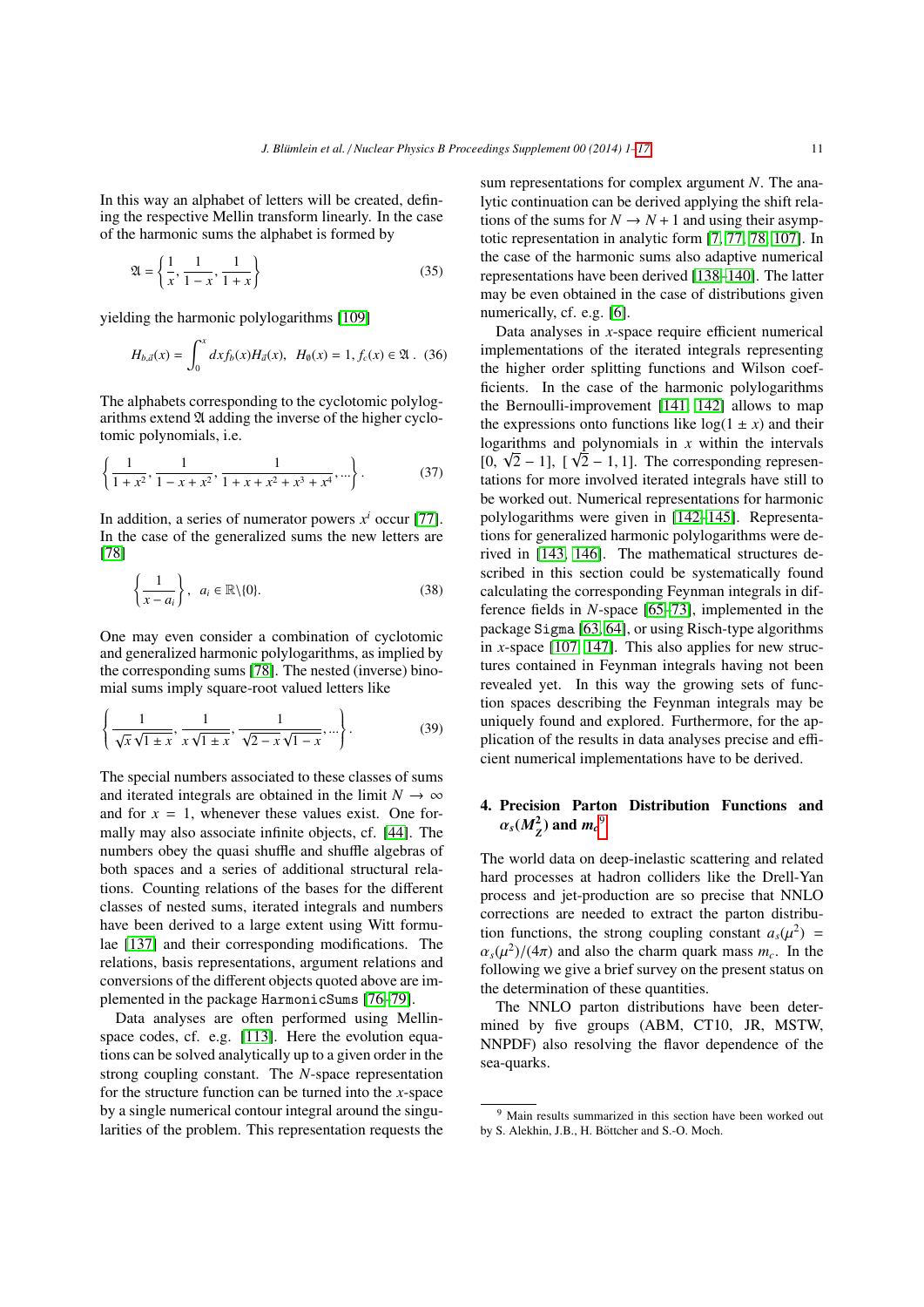

<span id="page-11-1"></span>Figure 8: The  $1\sigma$  band for the 4-flavor NNLO ABM12 PDFs [\[115\]](#page-15-22) at the scale of  $\mu = 2$  GeV versus *x* obtained in this analysis (shaded area) compared with the ones obtained by other groups (solid lines: JR09 [\[156\]](#page-16-9), dashed dots: MSTW [\[148\]](#page-16-10), dashes: NN23 [\[149\]](#page-16-11), dots: CT10 [\[150\]](#page-16-12)); from Ref. [\[115\]](#page-15-22).



<span id="page-11-2"></span>Figure 9: The NLO polarized parton distributions [\[157\]](#page-16-13) at the input scale  $\mu$  = 2 GeV (solid line) compared to results obtained by GRSV (dashed–dotted line) [\[158\]](#page-16-14), DSSV (long dashed– dotted line) [\[159\]](#page-16-15), AAC (dashed line) [\[160\]](#page-16-16), and LSS (long dashed line) [\[161\]](#page-16-17). The shaded areas represent the fully correlated  $1\sigma$  error bands calculated by Gaussian error propagation; from Ref. [\[157\]](#page-16-13).

The most recent analyses were given in Refs. [\[115,](#page-15-22) [148–](#page-16-10)

 $151$ <sup> $10$ </sup>. A recent comparison has been performed in [\[115\]](#page-15-22) and the main results are shown in Figure [8.](#page-11-1) The up- and down quark distributions are well understood. In the case of the gluon distribution there are still significant differences in the small-*x* region outside the present errors. Here future NNLO analyses of the LHC jet data based on the results of the calculation [\[154\]](#page-16-19) will lead to a decision. There are still also some significant differences in some analyses for the  $\bar{d}$  −  $\bar{u}$  distribution, which can be well measured in the Drell-Yan process. The strange quark distribution has the largest errors among the sea quark distributions. Future neutrino and other charged current data will improve it as well as better collider data. For a recent analysis see [\[155\]](#page-16-20).

In the polarized case so far only NLO analyses have been possible [\[157](#page-16-13)[–161\]](#page-16-17). Very recently the NNLO

|                     | $\alpha_s(M_\text{Z}^2)$                    |                                  |
|---------------------|---------------------------------------------|----------------------------------|
| Alekhin [166]       | $0.1143 \pm 0.0013$                         |                                  |
| <b>BBG</b> [163]    | $+0.0019$<br>0.1134<br>$-0.0021$            | val. analysis, N <sup>2</sup> LO |
| GRS [164]           | 0.112                                       | val. analysis, N <sup>2</sup> LO |
| ABKM [152]          | $0.1135 \pm 0.0014$                         | HO: FFNS $N_F = 3$               |
| JR14 [151]          | $0.1136 \pm 0.0004$                         | dynamical approach               |
| JR14 [151]          | $0.1162 \pm 0.0006$                         | including NLO-jets               |
| <b>MSTW</b> [167]   | $0.1171 \pm 0.0014$                         |                                  |
| Thorne $[168]$      | 0.1136                                      | $DIS+DY+HT^*$                    |
| $ABM11_J [169]$     | $0.1134 - 0.1149$                           | Tevatron jets NLO                |
|                     | $\pm 0.0012$                                |                                  |
| ABM12 [115]         | $0.1133 \pm 0.0011$                         |                                  |
| ABM12 [115]         | $0.1132 \pm 0.0011$                         | (without jets)                   |
| <b>CTEQ</b> [150]   | 0.11590.1162                                |                                  |
| <b>CTEQ [150]</b>   | 0.1140                                      | (without jets)                   |
| NN21 [170]          | $0.1174 \pm 0.0006$                         |                                  |
| $e^+e^-$ thr. [171] | $0.1\overline{131} + \frac{0.0028}{0.0022}$ |                                  |
| $e^+e^-$ thr. [172] | $0.1140 \pm 0.0015$                         |                                  |
| <b>BBG</b> [163]    | $+0.0020$<br>0.1141<br>$-0.0022$            | val. analysis N <sup>3</sup> LO  |
| World Average       | $0.1185 \pm 0.0006$                         | $(2013)$ [173]                   |
|                     |                                             |                                  |

Table 1: A survey on the present status on the determination of  $\alpha_s(M_Z^2)$  from the deep-inelastic world data and related data at NNLO and  $N^3$ LO.

anomalous dimensions have been calculated [\[162\]](#page-16-32) and will allow for NNLO analyses in the future. In Figure [9](#page-11-2) we compare the present polarized parton distribution functions obtained from the inclusive and semiinclusive world data. While a reasonable agreement is found for the valence quark distributions the present differences are larger in the case of the gluon and sea quark data. In particular the gluon distribution is strongly correlated with the value of the strong coupling constant.

<span id="page-11-0"></span><sup>&</sup>lt;sup>10</sup>For earlier ABM-analyses see Refs. [\[152,](#page-16-24) [153\]](#page-16-33).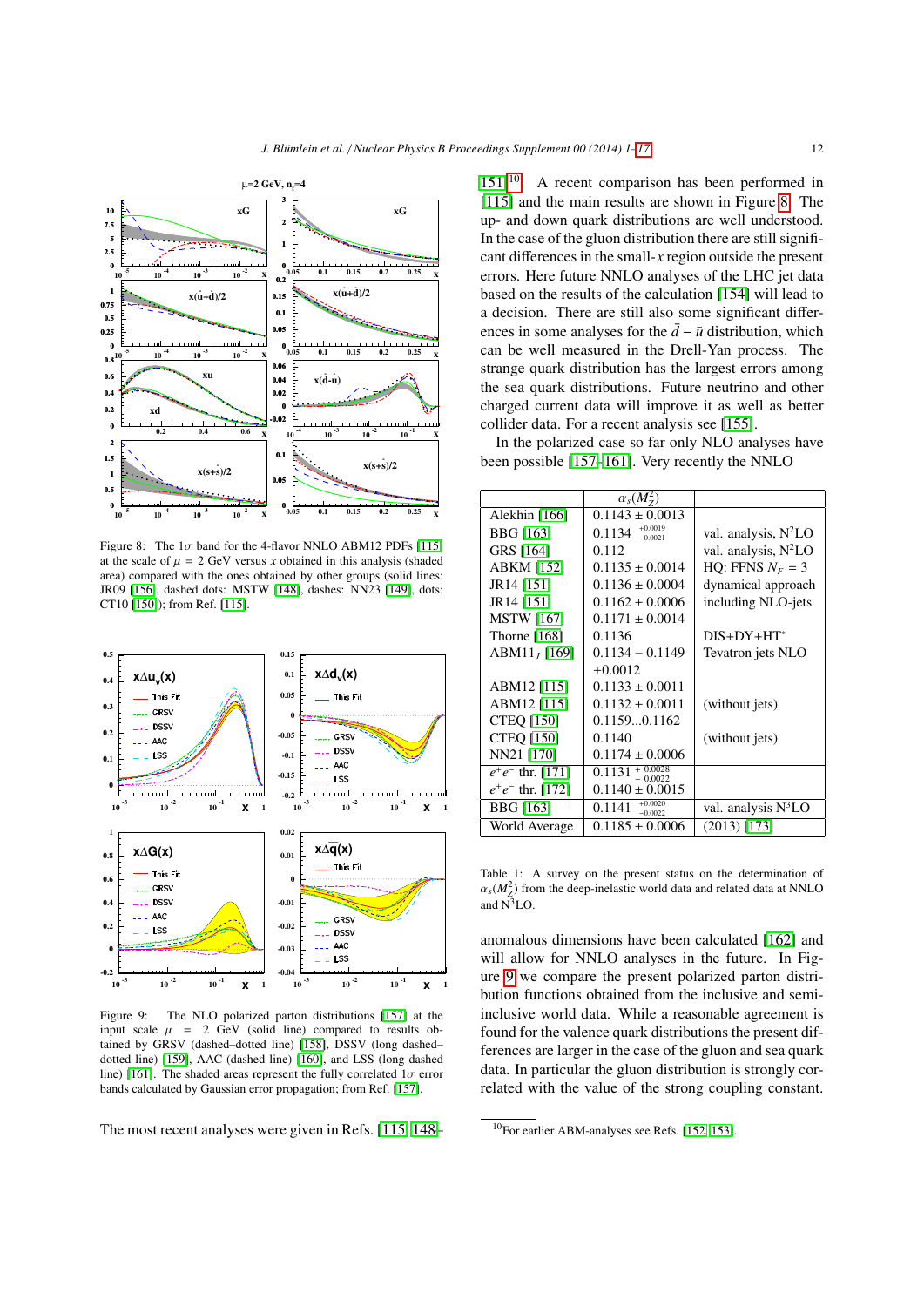In this case a NNLO analysis will lead to further improvement. In these analyses proper normalization of the denominator function of the measured asymmetries and the treatment of the higher twist contributions is of importance, since most of the present data stem from the lower  $Q^2$  domain.

Finally, we discuss the determination of the strong coupling constant  $\alpha_s(M_Z^2)$  from deep inelastic and col-<br>lider data at NNI O. Valence analyses have been carried lider data at NNLO. Valence analyses have been carried out in [\[163,](#page-16-22) [164\]](#page-16-23). Here the gluon uncertainties can be avoided. Sea-quark tail effects were studied in [\[165\]](#page-16-34), which yield a negligible contribution, however. An early NNLO singlet analysis was carried out in [\[166\]](#page-16-21).

Again, the higher twist effects have to be dealt with in a careful manner. In the valence analyses one may cut them away for the  $\alpha_s$  determination and analyze these data separately to determine the higher twist contributions to  $F_2^{p,d}$ , cf. [\[163,](#page-16-22) [165,](#page-16-34) [174\]](#page-16-35). Today many singlet-analyses deliver comparably low values of  $\alpha_s$ [\[115,](#page-15-22) [150–](#page-16-12)[152,](#page-16-24) [166,](#page-16-21) [168,](#page-16-26) [169\]](#page-16-27), fully consistent with the results of the non-singlet analyses with values in the range of 0.112–0.114. Exceptions are the results of MSTW [\[167\]](#page-16-25) and NNPDF [\[170\]](#page-16-28). We would like to note that also the analysis of thrust data in  $e^+e^-$  annihilation leads to small values of  $\alpha_s$  [\[171,](#page-16-29) [172\]](#page-16-30) if compared to the present world average. Theoretical uncertainties are due to the heavy flavor treatment of *<sup>O</sup>*(0.0006) [\[152\]](#page-16-24) and higher order effects, comparing the central value in the case of the valence  $N<sup>3</sup>LO$  analysis [\[163\]](#page-16-22) with the value at NNLO of + 0.0009. The reported error of the current world average of 0.0006 [\[173\]](#page-16-31) is thus too small. For a survey on other determinations of  $\alpha_s$  see [\[175–](#page-16-36)[177\]](#page-16-37). Low values of  $\alpha_s$  at NLO have recently been reported from ATLAS and CMS from their jet data [\[178\]](#page-16-38) with

$$
\alpha_s(M_Z^2) = 0.111^{+0.0017 \atop -0.0007} \tag{40}
$$

$$
\alpha_s(M_Z^2) = 0.1148 \pm 0.0055. \tag{41}
$$

It will be interesting to see the results of the forthcoming NNLO analyses. It is needless to say that both the precise knowledge of  $\alpha_s(M_Z)$  and the gluon distribution are instrumental for a detailed understanding of the Higgs- and top-quark production cross sections at the LHC [\[179,](#page-16-39) [180\]](#page-16-40).

A determination of the charm quark mass from deepinelastic data has been performed in [\[181\]](#page-16-41), modeling the NNLO effects [\[111\]](#page-15-18), assigning a corresponding theoretical error. One obtains at NNLO

$$
m_c(m_c) = 1.24 \pm 0.03 \text{ (exp)} \, \, \substack{^{+0.03}_{-0.02}} \, \text{(scale)} \, \substack{^{+0.00}_{-0.07}} \, \text{(th.)} \, (42)
$$

fully compatible with the result in [\[182,](#page-16-42) [183\]](#page-16-43), although with a larger error. The theory error will be further improved after the NNLO heavy flavor corrections of Section [2](#page-1-3) are fully available.

## 5. Conclusions

The present world data on deep-inelastic scattering and upcoming collider data from the LHC allow for a very precise determination of the strong coupling constant  $\alpha_s$  with an accuracy of 1% accompanied with a precise determination of the parton distribution functions. The corresponding QCD fits require NNLO analyses for which also the heavy flavor corrections have to be known at NNLO. Fortunately, for the structure function  $F_2(x, Q^2)$  the asymptotic 3-loop corrections can be ap-<br>plied at  $Q^2 > 23 \text{GeV}^2$  for the charm contributions which plied at  $Q^2 \ge 23 \text{GeV}^2$  for the charm contributions, which yield the most important part. Recently we made important progress in calculating these corrections, after having completed a series of moments for all quantities in 2009. All logarithmic corrections are known and six out of eight OMEs are completed for general values of *N* as well as four out of five Wilson coefficients.

On the technical side, the calculation had to be accompanied by various innovative developments in summation and integration theory and new techniques in treating massive 3-loop Feynman diagrams containing local operator insertions. This also has led to the full exploration of new mathematical function spaces. All these techniques are of importance also in other massive calculations, e.g. for processes at the large hadron collider LHC and a forthcoming linear collider like the ILC. The ongoing computations are performed on a number of main frames with now typically ∼ 400 Gbyte RAM and 20 Tbyte fast discs. With the help of these machines, using parallel processing, we can already reduce all diagrams to master integrals. We still have to complete the calculation of master integrals using the techniques being described in this article for the yet open OMEs and Wilson coefficients. Finally, also the graphs containing two different mass scales have to be calculated to complete all the corrections.

Acknowledgment. For cooperation on the projects reported on we would like to thank J. Ablinger, S. Alekhin, A. Behring, I. Bierenbaum, H. Böttcher, A. Hasselhuhn, S. Klein, A. von Manteuffel, S.- O. Moch, C. Raab, M. Round, and F. Wißbrock. We thank K. Chetyrkin and M. Steinhauser for discussions. This work was supported in part by DFG Sonderforschungsbereich Transregio 9, Computergestutzte ¨ Theoretische Teilchenphysik, for which we would like to thank the Deutsche Forschungsgemeinschaft, the Austrian Science Fund (FWF) grants P20347-N18 and SFB F50 (F5009-N15), and the European Commission through contracts PITN-GA-2010-264564 (LHCPhenoNet) and PITN-GA-2012-316704 (HIGGSTOOLS).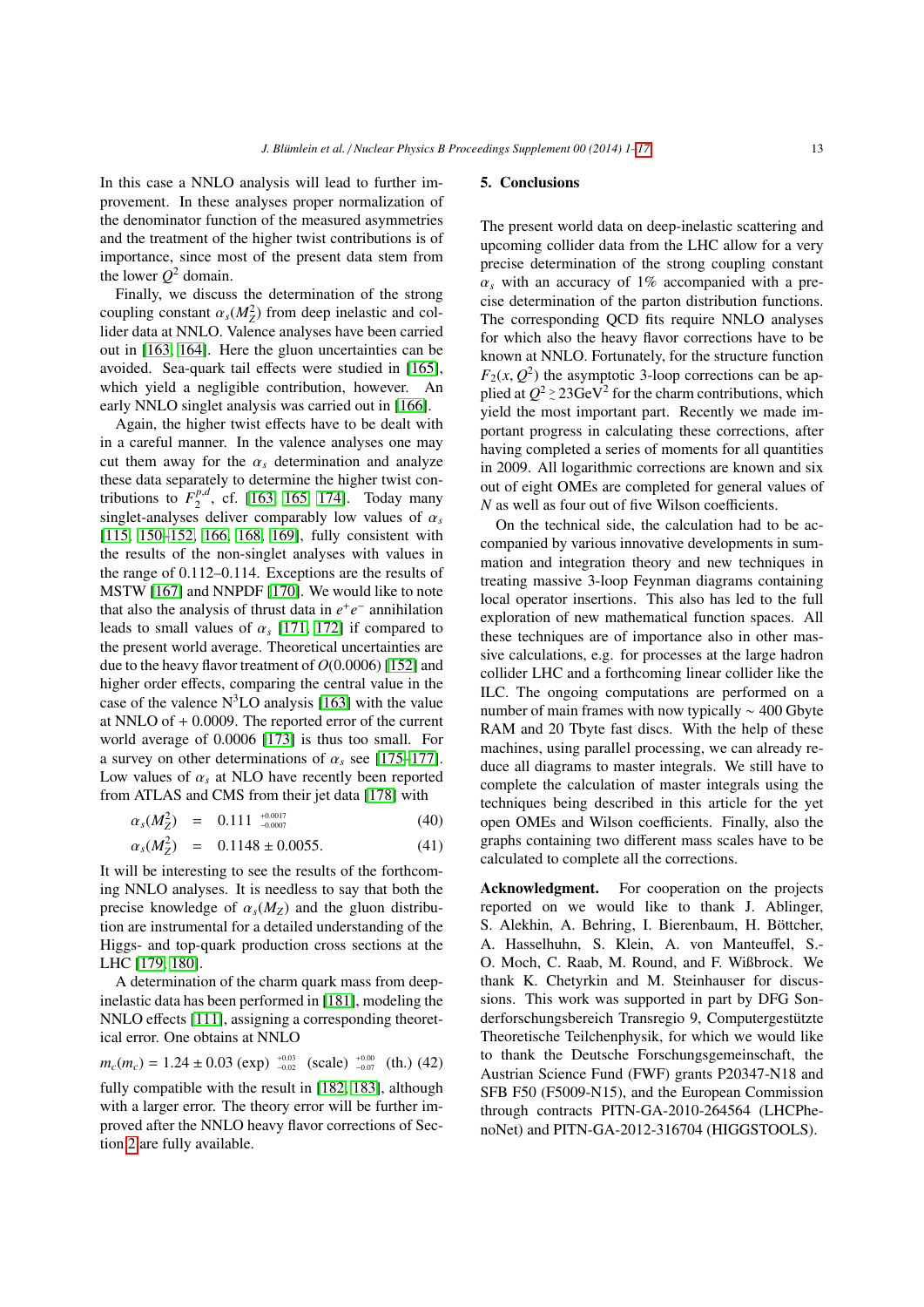#### <span id="page-13-9"></span>References

- <span id="page-13-0"></span>[1] W. L. van Neerven and E. B. Zijlstra, Phys. Lett. B 272 (1991) 127; Phys. Lett. B 273 (1991) 476; Nucl. Phys. B 383 (1992) 525.
- <span id="page-13-45"></span>[2] S. Moch, J.A.M. Vermaseren and A. Vogt, Nucl. Phys. B 688 (2004) 101 [hep-ph/[0403192\]](http://arxiv.org/abs/hep-ph/0403192).
- <span id="page-13-44"></span>[3] A. Vogt, S. Moch and J.A.M. Vermaseren, Nucl. Phys. B 691 (2004) 129 [hep-ph/[0404111\]](http://arxiv.org/abs/hep-ph/0404111).
- <span id="page-13-1"></span>[4] J.A.M. Vermaseren, A. Vogt and S. Moch, Nucl. Phys. B 724 (2005) 3 [hep-ph/[0504242\]](http://arxiv.org/abs/hep-ph/0504242).
- <span id="page-13-2"></span>[5] E. Laenen, S. Riemersma, J. Smith and W. L. van Neerven, Nucl. Phys. B 392 (1993) 162, 229; S. Riemersma, J. Smith and W. L. van Neerven, Phys. Lett. B 347 (1995) 143 [hep-ph/[9411431\]](http://arxiv.org/abs/hep-ph/9411431).
- <span id="page-13-3"></span>[6] S. I. Alekhin and J. Blümlein, Phys. Lett. B 594 (2004) 299 [hep-ph/[0404034\]](http://arxiv.org/abs/hep-ph/0404034).
- <span id="page-13-4"></span>[7] J. Blümlein, Comput. Phys. Commun. **180** (2009) 2218 [\[arXiv:0901.3106](http://arxiv.org/abs/0901.3106) [hep-ph]].
- <span id="page-13-5"></span>[8] J. Blümlein, S. Klein, C. Schneider and F. Stan, J. Symbolic Comput. 47 (2012) 1267-1289 [\[arXiv:1011.2656](http://arxiv.org/abs/1011.2656) [cs.SC]].
- <span id="page-13-7"></span>[9] J. Ablinger and J. Blümlein, [arXiv:1304.7071](http://arxiv.org/abs/1304.7071) [math-ph].
- <span id="page-13-8"></span>[10] J. Ablinger, J. Blümlein and C. Schneider, J. Phys. Conf. Ser. 523 (2014) 012060 [\[arXiv:1310.5645](http://arxiv.org/abs/1310.5645) [math-ph]].
- <span id="page-13-6"></span>[11] K. Jansen et al., these Proceedings.
- <span id="page-13-10"></span>[12] J. Blümlein, Prog. Part. Nucl. Phys. 69 (2013) 28 [\[arXiv:1208.6087](http://arxiv.org/abs/1208.6087) [hep-ph]].
- <span id="page-13-14"></span>[13] J. Blümlein, V. Ravindran and W. L. van Neerven, Nucl. Phys. B 586 (2000) 349 [hep-ph/[0004172\]](http://arxiv.org/abs/hep-ph/0004172).
- <span id="page-13-11"></span>[14] M. Buza, Y. Matiounine, J. Smith, R. Migneron and W. L. van Neerven, Nucl. Phys. B 472 (1996) 611 [\[arXiv:hep](http://arxiv.org/abs/hep-ph/9601302)ph/[9601302\]](http://arxiv.org/abs/hep-ph/9601302).
- <span id="page-13-12"></span>[15] J. Blümlein, A. De Freitas, W. L. van Neerven and S. Klein, Nucl. Phys. B 755 (2006) 272 [\[arXiv:hep-ph](http://arxiv.org/abs/hep-ph/0608024)/0608024].
- <span id="page-13-13"></span>[16] A. Behring, I. Bierenbaum, J. Blümlein, A. De Freitas, S. Klein and F. Wißbrock, Eur. Phys. J. C 74 (2014) 3033 [\[arXiv:1403.6356](http://arxiv.org/abs/1403.6356) [hep-ph]].
- <span id="page-13-15"></span>[17] I. Bierenbaum, J. Blümlein and S. Klein, Nucl. Phys. B 820 (2009) 417 [\[arXiv:0904.3563](http://arxiv.org/abs/0904.3563) [hep-ph]].
- <span id="page-13-16"></span>[18] E. Witten, Nucl. Phys. B 104 (1976) 445; J. Babcock, D. W. Sivers and S. Wolfram, Phys. Rev. D 18 (1978) 162; M. A. Shifman, A. I. Vainshtein and V. I. Zakharov, Nucl. Phys. B 136 (1978) 157 [Yad. Fiz. 27 (1978) 455]; J. P. Leveille and T. J. Weiler, Nucl. Phys. B 147 (1979) 147; M. Glück, E. Hoffmann and E. Reya, Z. Phys. C 13 (1982) 119. [19] I. Bierenbaum, J. Blümlein and S. Klein, Phys. Lett. B 672
- <span id="page-13-17"></span>(2009) 401 [\[arXiv:0901.0669](http://arxiv.org/abs/0901.0669) [hep-ph]].
- [20] I. Bierenbaum, J. Blümlein and S. Klein, Phys. Lett. B 648 (2007) 195 [hep-ph/[0702265](http://arxiv.org/abs/hep-ph/0702265) [HEP-PH]].
- [21] I. Bierenbaum, J. Blümlein and S. Klein, Nucl. Phys. B 780 (2007) 40 [hep-ph/[0703285\]](http://arxiv.org/abs/hep-ph/0703285).
- <span id="page-13-18"></span>[22] M. Buza, Y. Matiounine, J. Smith and W. L. van Neerven, Eur. Phys. J. C 1 (1998) 301 [hep-ph/[9612398\]](http://arxiv.org/abs/hep-ph/9612398).
- <span id="page-13-19"></span>[23] M. Buza, Y. Matiounine, J. Smith and W. L. van Neerven, Nucl. Phys. B 485 (1997) 420 [hep-ph/[9608342\]](http://arxiv.org/abs/hep-ph/9608342).
- <span id="page-13-20"></span>[24] I. Bierenbaum, J. Blümlein and S. Klein, [arXiv:0706.2738](http://arxiv.org/abs/0706.2738) [hepph].
- <span id="page-13-21"></span>[25] M. Buza and W. L. van Neerven, Nucl. Phys. B 500 (1997) 301 [hep-ph/[9702242\]](http://arxiv.org/abs/hep-ph/9702242).
- <span id="page-13-22"></span>[26] J. Blümlein, A. Hasselhuhn and T. Pfoh, Nucl. Phys. B 881 (2014) 1 [\[arXiv:1401.4352](http://arxiv.org/abs/1401.4352) [hep-ph]].
- <span id="page-13-25"></span>[27] M. Glück, S. Kretzer and E. Reya, Phys. Lett. B 380 (1996) 171 [Erratum-ibid. B 405 (1997) 391] [hep-ph/[9603304\]](http://arxiv.org/abs/hep-ph/9603304).
- <span id="page-13-26"></span>[28] J. Blümlein, A. Hasselhuhn, P. Kovacikova and S. Moch, Phys. Lett. B 700 (2011) 294 [\[arXiv:1104.3449](http://arxiv.org/abs/1104.3449) [hep-ph]].
- <span id="page-13-23"></span>[29] H. D. Politzer, Phys. Rept. 14 (1974) 129; J. Blümlein and N. Kochelev, Phys. Lett. B 381 (1996) 296 [\[hep](http://arxiv.org/abs/hep-ph/9603397)ph/[9603397\]](http://arxiv.org/abs/hep-ph/9603397); Nucl. Phys. B 498 (1997) 285 [hep-ph/[9612318\]](http://arxiv.org/abs/hep-ph/9612318).
- <span id="page-13-24"></span>[30] I. Bierenbaum, J. Blümlein, S. Klein and C. Schneider, Nucl. Phys. B 803 (2008) 1 [\[arXiv:0803.0273](http://arxiv.org/abs/0803.0273) [hep-ph]].
- <span id="page-13-27"></span>[31] J. Ablinger, J. Blümlein, S. Klein, C. Schneider and F. Wißbrock, [arXiv:1106.5937](http://arxiv.org/abs/1106.5937) [hep-ph]; J. Ablinger, J. Blumlein, A. Hasselhuhn, S. Klein, C. Schneider ¨ and F. Wißbrock, PoS (RADCOR2011) 031 [\[arXiv:1202.2700](http://arxiv.org/abs/1202.2700) [hep-ph]];
	- J. Blümlein and F. Wißbrock, DESY 14-019.
- <span id="page-13-28"></span>[32] J. Blümlein and W. L. van Neerven, Phys. Lett. B 450 (1999) 417 [hep-ph/[9811351\]](http://arxiv.org/abs/hep-ph/9811351).
- <span id="page-13-29"></span>[33] K. G. Wilson, Phys. Rev. 179 (1969) 1499; R.A. Brandt and G. Preparata, Fortschr. Phys. 18 (1970) 249; W. Zimmermann, *Lect. on Elementary Particle Physics and Quantum Field Theory*, Brandeis Summer Inst., Vol. 1, (MIT Press, Cambridge, 1970), p. 395; Y. Frishman, Annals Phys. 66 (1971) 373.
- <span id="page-13-30"></span>[34] P. Nogueira, J. Comput. Phys. **105** (1993) 279.
- <span id="page-13-31"></span>[35] M. Tentyukov and J. A. M. Vermaseren, Comput. Phys. Commun. 181 (2010) 1419 [hep-ph/[0702279\]](http://arxiv.org/abs/hep-ph/0702279); J. A. M. Vermaseren, [arXiv:math-ph](http://arxiv.org/abs/math-ph/0010025)/0010025.
- <span id="page-13-32"></span>[36] T. van Ritbergen, A. N. Schellekens and J. A. M. Vermaseren, Int. J. Mod. Phys. A 14 (1999) 41 [\[arXiv:hep-ph](http://arxiv.org/abs/hep-ph/9802376)/9802376].
- <span id="page-13-33"></span>[37] J. Ablinger, A. Behring, J. Blümlein, A. De Freitas, A. von Manteuffel and C. Schneider, Nucl. Phys. B (2014) in print [\[arXiv:1409.1135](http://arxiv.org/abs/1409.1135) [hep-ph]].
- <span id="page-13-34"></span>[38] N. Gray, D. J. Broadhurst, W. Grafe and K. Schilcher, Z. Phys. C 48 (1990) 673;

K. G. Chetyrkin and M. Steinhauser, Nucl. Phys. B 573 (2000) 617 [hep-ph/[9911434\]](http://arxiv.org/abs/hep-ph/9911434);

K. Melnikov and T. v. Ritbergen, Phys. Lett. B 482 (2000) 99 [hep-ph/[9912391\]](http://arxiv.org/abs/hep-ph/9912391); Nucl. Phys. B 591 (2000) 515 [\[hep](http://arxiv.org/abs/hep-ph/0005131)ph/[0005131\]](http://arxiv.org/abs/hep-ph/0005131).

- <span id="page-13-39"></span>[39] J. Blümlein, A. De Freitas and W. van Neerven, Nucl. Phys. B 855 (2012) 508 [\[arXiv:1107.4638](http://arxiv.org/abs/1107.4638) [hep-ph]].
- <span id="page-13-35"></span>[40] L. F. Abbott, Nucl. Phys. B **185** (1981) 189; A. Rebhan, Z. Phys. C 30 (1986) 309; F. Jegerlehner and O. V. Tarasov, Nucl. Phys. B 549 (1999) 481 [\[arXiv:hep-ph](http://arxiv.org/abs/hep-ph/9809485)/9809485].
- <span id="page-13-36"></span>[41] M. Steinhauser, Comput. Phys. Commun. **134** (2001) 335 [\[hep](http://arxiv.org/abs/hep-ph/0009029)ph/[0009029\]](http://arxiv.org/abs/hep-ph/0009029).
- <span id="page-13-37"></span>[42] V. Barone, A. Drago and P. G. Ratcliffe, Phys. Rept. 359 (2002) 1 [\[arXiv:hep-ph](http://arxiv.org/abs/hep-ph/0104283)/0104283].
- <span id="page-13-38"></span>[43] J. Blümlein, S. Klein and B. Tödtli, Phys. Rev. D 80 (2009) 094010 [\[arXiv:0909.1547](http://arxiv.org/abs/0909.1547) [hep-ph]].
- <span id="page-13-40"></span>[44] J. Blümlein, D.J. Broadhurst and J.A.M. Vermaseren, Comput. Phys. Commun. 181 (2010) 582 [\[arXiv:0907.2557](http://arxiv.org/abs/0907.2557) [math-ph]].
- <span id="page-13-41"></span>[45] L. Lewin, *Dilogarithms and Associated Functions*, (Macdonald, London, 1958).
- <span id="page-13-42"></span>[46] L. Lewin, *Polylogarithms and Associated Functions*, (North Holland, New York, 1981).
- <span id="page-13-43"></span>[47] J. Lagrange, *Nouvelles recherches sur la nature et la propagation du son*, Miscellanea Taurinensis, t. II, 1760-61; Oeuvres t. I, p. 263;

C.F. Gauss, Theoria attractionis corporum sphaeroidicorum ellipticorum homogeneorum methodo novo tractate, Commentationes societas scientiarum Gottingensis recentiores, Vol III, 1813, Werke Bd. V pp. 5-7;

G. Green, *Essay on the Mathematical Theory of Electricity and Magnetism*, Nottingham, 1828 [Green Papers, pp. 1-115]; M. Ostrogradski, Mem. Ac. Sci. St. Peters., 6, (1831) 39;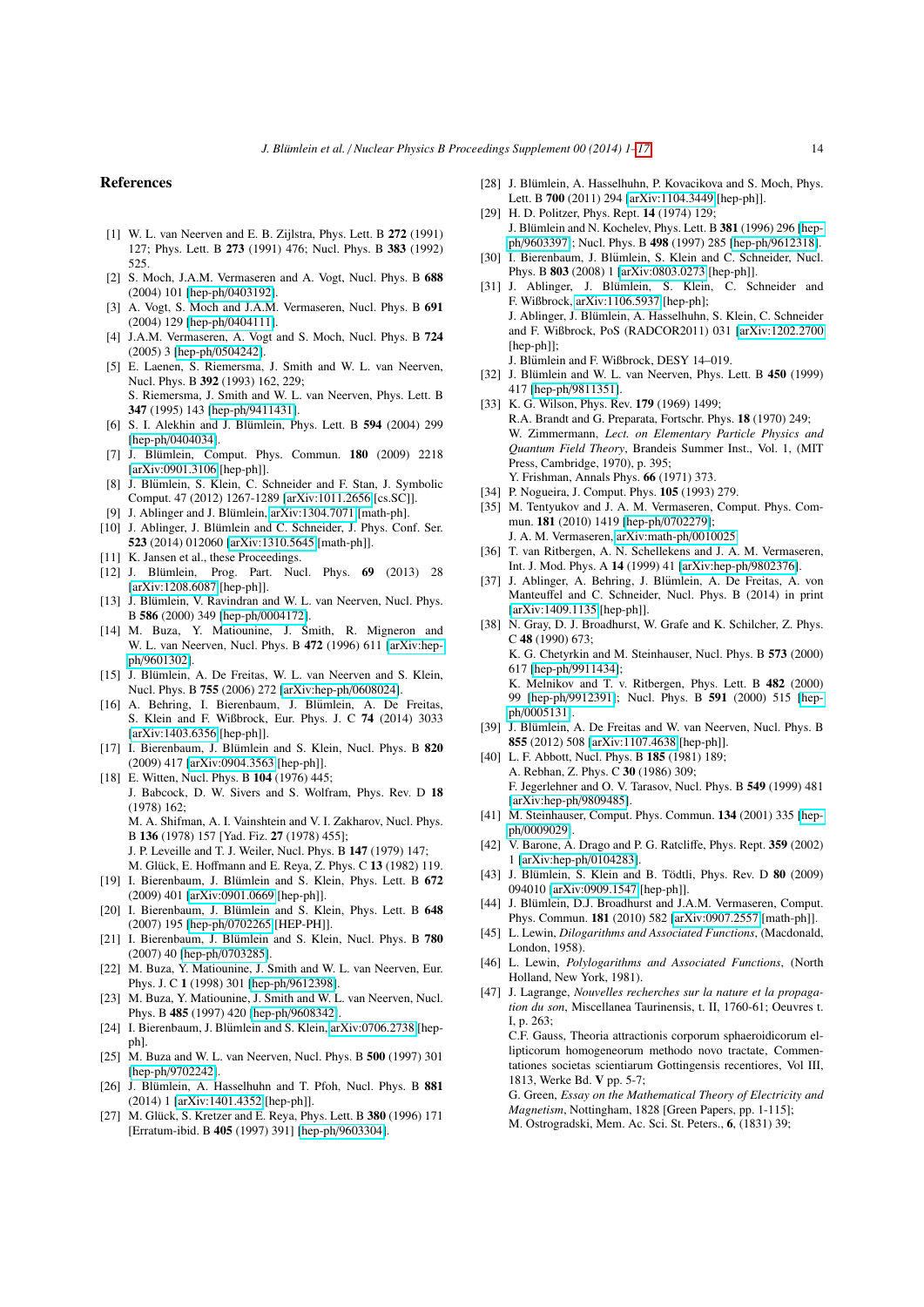K. G. Chetyrkin, A. L. Kataev and F. V. Tkachov, Nucl. Phys. B 174 (1980) 345;

F. V. Tkachov, Phys. Lett. B 100 (1981) 65;

K. G. Chetyrkin and F. V. Tkachov, Nucl. Phys. B 192 (1981) 159.

- <span id="page-14-0"></span>[48] S. Laporta, Int. J. Mod. Phys. A 15 (2000) 5087 [\[hep](http://arxiv.org/abs/hep-ph/0102033)ph/[0102033\]](http://arxiv.org/abs/hep-ph/0102033).
- <span id="page-14-1"></span>[49] A. von Manteuffel and C. Studerus, [arXiv:1201.4330](http://arxiv.org/abs/1201.4330) [hep-ph]; C. Studerus, Comput. Phys. Commun. 181 (2010) 1293 [\[arXiv:0912.2546](http://arxiv.org/abs/0912.2546) [physics.comp-ph]].
- <span id="page-14-17"></span>[50] R.H. Lewis, Computer Algebra System Fermat, [http://home.bway.net/lewis.](http://home.bway.net/lewis)
- <span id="page-14-18"></span>[51] C. W. Bauer, A. Frink and R. Kreckel, Symbolic Computation 33 (2002) 1, cs/[0004015](http://arxiv.org/abs/cs/0004015) [cs-sc].
- <span id="page-14-19"></span>[52] C. Anastasiou and A. Lazopoulos, JHEP 0407 (2004) 046 [\[hep](http://arxiv.org/abs/hep-ph/0404258)ph/[0404258\]](http://arxiv.org/abs/hep-ph/0404258); A. V. Smirnov and V. A. Smirnov, Comput. Phys. Commun. 184 (2013) 2820 [\[arXiv:1302.5885](http://arxiv.org/abs/1302.5885) [hep-ph]];

A. V. Smirnov, JHEP 0810 (2008) 107 [\[arXiv:0807.3243](http://arxiv.org/abs/0807.3243) [hepph<sub>11</sub>:

R. N. Lee, [arXiv:1212.2685](http://arxiv.org/abs/1212.2685) [hep-ph].

- <span id="page-14-2"></span>[53] W.N. Bailey, *Generalized Hypergeometric Series*, (Cambridge University Press, Cambridge, 1935).
- <span id="page-14-3"></span>[54] L.J. Slater, *Generalized Hypergeometric Functions*, (Cambridge University Press, Cambridge, 1966).
- <span id="page-14-4"></span>[55] R. Hamberg, *Second Order Gluonic Contributions to Physical Quantities*, Ph.D. Thesis, Univ. of Leiden (1991).
- <span id="page-14-5"></span>[56] P. Appell and J. Kampé de Fériet, *Fonctions Hypergéométriques et Hypersph´eriques, Polynomes D' Hermite*, (Gauthier-Villars, Paris, 1926);

P. Appell, Les Fonctions Hypergëométriques de Plusieur Vari*ables*, (Gauthier-Villars, Paris, 1925);

J. Kampé de Fériet, *La fonction hypergëométrique*, (Gauthier-Villars, Paris, 1937);

H. Exton, *Multiple Hypergeometric Functions and Applications*, (Ellis Horwood, Chichester, 1976); *Handbook of Hypergeometric Integrals*, (Ellis Horwood, Chichester, 1978);

H.M. Srivastava and P.W. Karlsson, *Multiple Gaussian Hypergeometric Series*, (Ellis Horwood, Chicester, 1985).

- <span id="page-14-6"></span>[57] T. Huber and D. Maitre, Comput. Phys. Commun. 175 (2006) 122 [hep-ph/[0507094\]](http://arxiv.org/abs/hep-ph/0507094); Comput. Phys. Commun. 178 (2008) 755 [\[arXiv:0708.2443](http://arxiv.org/abs/0708.2443) [hep-ph]].
- [58] S. Weinzierl, Comput. Phys. Commun. 145 (2002) 357–370, [math-ph/[0201011\]](http://arxiv.org/abs/math-ph/0201011).
- [59] S. Weinzierl, J. Math. Phys. 45 (2004) 2656 [hep-ph/[0402131\]](http://arxiv.org/abs/hep-ph/0402131).
- [60] S.-O. Moch and P. Uwer, Comput. Phys. Commun. **174** (2006) 759–770, [math-ph/[0508008\]](http://arxiv.org/abs/math-ph/0508008).
- [61] M.Y. Kalmykov, B.F.L. Ward and S.A. Yost, JHEP 0710 (2007) 048 [\[arXiv:0707.3654](http://arxiv.org/abs/0707.3654) [hep-th]].
- <span id="page-14-7"></span>[62] V. V. Bytev, M. Y. Kalmykov and B. A. Kniehl, Comput. Phys. Commun. 184 (2013) 2332 [\[arXiv:1105.3565](http://arxiv.org/abs/1105.3565) [math-ph]].
- <span id="page-14-8"></span>[63] C. Schneider, Sém. Lothar. Combin. **56** (2007) 1,article B56b.
- <span id="page-14-9"></span>[64] C. Schneider, Computer Algebra in Quantum Field Theory: Integration, Summation and Special Functions Texts and Monographs in Symbolic Computation eds. C. Schneider and J. Blümlein (Springer, Wien, 2013) 325 [arXiv:1304.4134](http://arxiv.org/abs/1304.4134)  $[cs. SC]$ .
- <span id="page-14-10"></span>[65] M. Karr 1981 J. ACM 28 (1981) 305.
- [66] C. Schneider, *Symbolic Summation in Di*ff*erence Fields* Ph.D. Thesis RISC, J. Kepler University, Linz technical report 01-17 (2001).
- [67] C. Schneider, J. Differ. Equations Appl. 11 (2005) 799.
- [68] C. Schneider, J. Algebra Appl. 6 (2007) 415.
- [69] C. Schneider, J. Symbolic Comput. 43 (2008) 611. [\[arXiv:0808.2543v](http://arxiv.org/abs/0808.2543)1].
- [70] C. Schneider, Appl. Algebra Engrg. Comm. Comput. 21 (2010) 1.
- [71] C. Schneider, *Motives, Quantum Field Theory, and Pseudodifferential Operators* (*Clay Mathematics Proceedings* vol 12) ed Carey A, Ellwood D, Paycha S and Rosenberg S (Amer. Math. Soc) (2010) 285 [arXiv:0808.2543.](http://arxiv.org/abs/0808.2543)
- [72] C. Schneider, Ann. Comb. 14 (2010) 533 [\[arXiv:0808.2596\]](http://arxiv.org/abs/0808.2596); [arXiv:1408.2776](http://arxiv.org/abs/1408.2776) [cs.SC]
- <span id="page-14-11"></span>[73] C. Schneider, in : Lecture Notes in Computer Science (LNCS) eds. J. Guitierrez, J. Schicho, M. Weimann, in press, [arXiv:1307.7887](http://arxiv.org/abs/1307.7887) [cs.SC] (2013).
- <span id="page-14-12"></span>[74] J. Ablinger, J. Blümlein, S. Klein and C. Schneider, Nucl. Phys. Proc. Suppl. 205-206 (2010) 110 [\[arXiv:1006.4797](http://arxiv.org/abs/1006.4797) [math-ph]]; J. Blümlein, A. Hasselhuhn and C. Schneider, PoS (RADCOR 2011) 032 [\[arXiv:1202.4303](http://arxiv.org/abs/1202.4303) [math-ph]]; C. Schneider, J. Phys. Conf. Ser. 523 (2014) 012037 [\[arXiv:1310.0160](http://arxiv.org/abs/1310.0160) [cs.SC]].
- <span id="page-14-13"></span>[75] C. Schneider, Advances in Applied Math. 34(4) (2005) 740; J. Ablinger, J. Blümlein, M. Round and C. Schneider, PoS(LL2012)050, (2012) 14 p. [\[arXiv:1210.1685](http://arxiv.org/abs/1210.1685) [cs.SC]]; M. Round et al., in preparation.
- <span id="page-14-14"></span>[76] *A Computer Algebra Toolbox for Harmonic Sums Related to Particle Physics*, Master's thesis, RISC, J. Kepler University, Linz (2009) [arXiv:1011.1176](http://arxiv.org/abs/1011.1176) [math-ph].
- <span id="page-14-32"></span>[77] J. Ablinger, J. Blümlein and C. Schneider, J. Math. Phys. 52 (2011) 102301 [\[arXiv:1105.6063](http://arxiv.org/abs/1105.6063) [math-ph]].
- <span id="page-14-31"></span>[78] J. Ablinger, J. Blümlein and C. Schneider, J. Math. Phys. 54 (2013) 082301 [\[arXiv:1302.0378](http://arxiv.org/abs/1302.0378) [math-ph]].
- <span id="page-14-15"></span>[79] J. Ablinger, *Computer Algebra Algorithms for Special Functions in Particle Physics*, Ph.D. thesis, RISC, J. Kepler University, Linz (2012) [arXiv:1305.0687](http://arxiv.org/abs/1305.0687) [math-ph]; PoS LL 2014 (2014) 019 [\[arXiv:1407.6180](http://arxiv.org/abs/1407.6180) [cs.SC]].
- <span id="page-14-16"></span>[80] E.W. Barnes, Proc. Lond. Math. Soc. (2) 6 (1908) 141; Quart. Journ. Math. 41 (1910) 136; H. Mellin, Math. Ann. 68 (1910) 305.
- <span id="page-14-20"></span>[81] M. Czakon, Comput. Phys. Commun. 175 (2006) 559 [\[hep](http://arxiv.org/abs/hep-ph/0511200)ph/[0511200\]](http://arxiv.org/abs/hep-ph/0511200).
- <span id="page-14-21"></span>[82] A. V. Smirnov and V. A. Smirnov, Eur. Phys. J. C 62 (2009) 445 [\[arXiv:0901.0386](http://arxiv.org/abs/0901.0386) [hep-ph]].
- <span id="page-14-22"></span>[83] K. Wegschaider, *Computer generated proofs of binomial multisum identities*, Master's thesis, RISC, J. Kepler University (1997).
- <span id="page-14-23"></span>[84] M. Apagodu and D. Zeilberger, Adv. Appl. Math. (Special Regev issue), 37 (2006) 139.
- <span id="page-14-24"></span>[85] A. V. Kotikov, Phys. Lett. B 254 (1991) 158; M. Caffo, H. Czyz, S. Laporta and E. Remiddi, Acta Phys. Polon. B 29 (1998) 2627 [hep-th/[9807119\]](http://arxiv.org/abs/hep-th/9807119); Nuovo Cim. A 111 (1998) 365 [hep-th/[9805118\]](http://arxiv.org/abs/hep-th/9805118); T. Gehrmann and E. Remiddi, Nucl. Phys. B 580 (2000) 485 [hep-ph/[9912329\]](http://arxiv.org/abs/hep-ph/9912329); M. Caffo, H. Czyz and E. Remiddi, Nucl. Phys. B 634 (2002) 309 [hep-ph/[0203256\]](http://arxiv.org/abs/hep-ph/0203256).
- <span id="page-14-25"></span>[86] S. Gerhold, *Uncoupling systems of linear Ore operator equations*, Master's thesis, RISC, J. Kepler University, Linz, 2002.
- <span id="page-14-26"></span>[87] F. Brown, Commun. Math. Phys. 287 (2009) 925 [\[arXiv:0804.1660](http://arxiv.org/abs/0804.1660) [math.AG]].
- <span id="page-14-27"></span>[88] J. Ablinger, J. Blümlein, C. Raab, C. Schneider and F. Wißbrock, Nucl. Phys. B 885 (2014) 409 [\[arXiv:1403.1137](http://arxiv.org/abs/1403.1137) [hep-ph]].
- <span id="page-14-28"></span>[89] J. Ablinger, J. Blümlein, A. Hasselhuhn, S. Klein, C. Schneider and F. Wissbrock, Nucl. Phys. B 864 (2012) 52 [\[arXiv:1206.2252](http://arxiv.org/abs/1206.2252) [hep-ph]].
- <span id="page-14-29"></span>[90] M. Kauers, *Guessing Handbook*, Technical Report RISC 09–07 (2009) JKU Linz.
- <span id="page-14-30"></span>[91] J. Blümlein, M. Kauers, S. Klein and C. Schneider, Comput.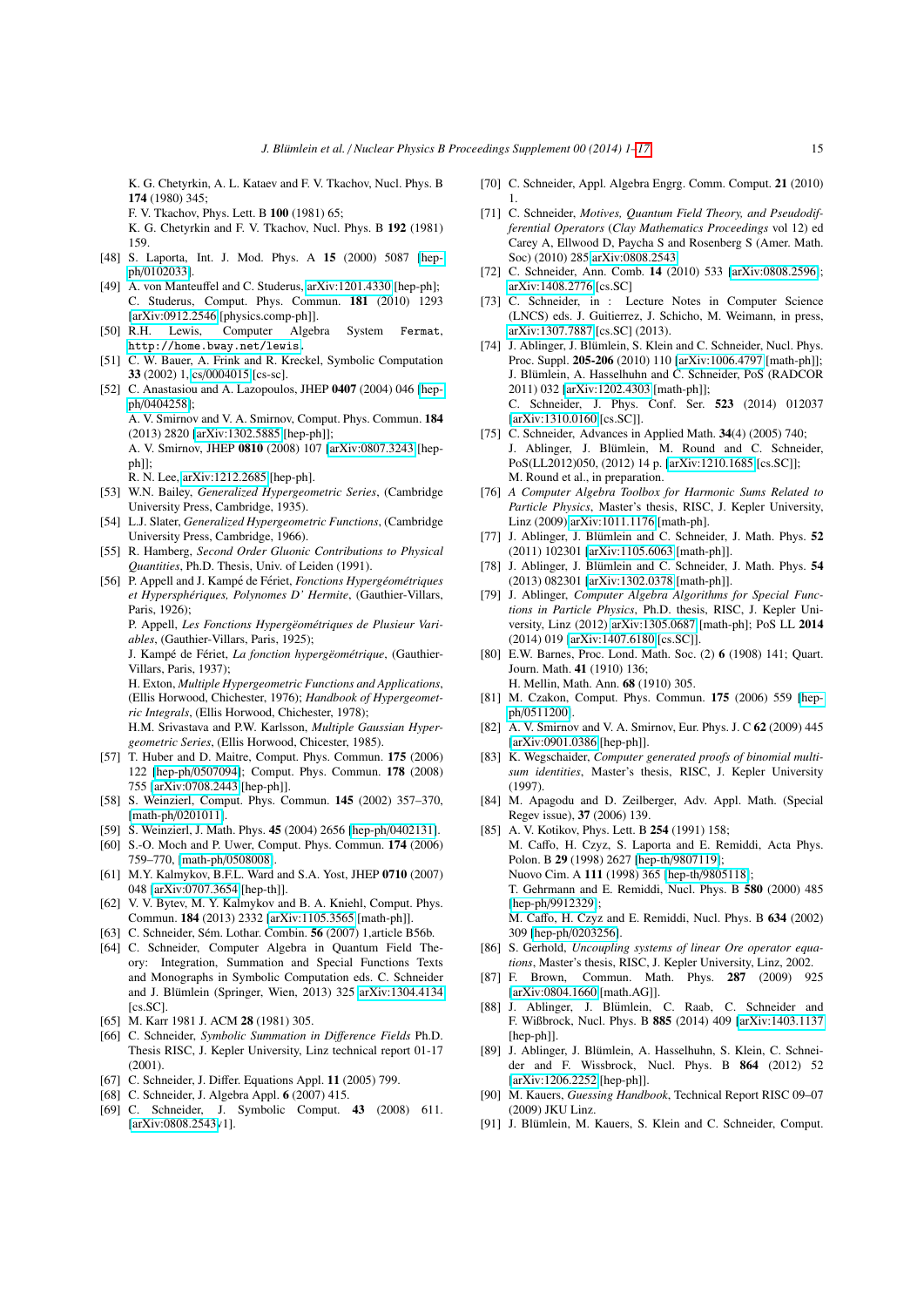Phys. Commun. 180 (2009) 2143 [\[arXiv:0902.4091](http://arxiv.org/abs/0902.4091) [hep-ph]].

- <span id="page-15-0"></span>[92] S. A. Larin, T. van Ritbergen and J. A. M. Vermaseren, Nucl. Phys. B 427 (1994) 41; S. A. Larin, P. Nogueira, T. van Ritbergen and J. A. M. Ver
	- maseren, Nucl. Phys. B 492 (1997) 338 [\[arXiv:hep](http://arxiv.org/abs/hep-ph/9605317)ph/[9605317\]](http://arxiv.org/abs/hep-ph/9605317);
	- A. Retey and J. A. M. Vermaseren, Nucl. Phys. B 604 (2001) 281 [\[arXiv:hep-ph](http://arxiv.org/abs/hep-ph/0007294)/0007294].
- <span id="page-15-1"></span>[93] J. Ablinger, J. Blümlein, A. De Freitas, A. Hasselhuhn, A. von Manteuffel, M. Round, C. Schneider and F. Wißbrock, Nucl. Phys. B 882 (2014) 263 [\[arXiv:1402.0359](http://arxiv.org/abs/1402.0359) [hep-ph]].
- <span id="page-15-2"></span>[94] J. Ablinger, A. Behring, J. Blümlein, A. De Freitas, A. Hasselhuhn, A. von Manteuffel, M. Round, C. Schneider, and F. Wißbrock, Nucl. Phys. B 886 (2014) 733 [\[arXiv:1406.4654](http://arxiv.org/abs/1406.4654) [hep-ph]].
- <span id="page-15-3"></span>[95] V. N. Velizhanin, Nucl. Phys. B 864 (2012) 113 [\[arXiv:1203.1022](http://arxiv.org/abs/1203.1022) [hep-ph]].
- <span id="page-15-4"></span>[96] E. G. Floratos, D. A. Ross and C. T. Sachrajda, Nucl. Phys. B 129 (1977) 66 [Erratum-ibid. B 139 (1978) 545]; A. Gonzalez-Arroyo, C. Lopez and F. J. Yndurain, Nucl. Phys. B 153 (1979) 161; G. Curci, W. Furmanski and R. Petronzio, Nucl. Phys. B 175

(1980) 27;

E. G. Floratos, C. Kounnas and R. Lacaze, Nucl. Phys. B 192 (1981) 417;

S. Moch and J. A. M. Vermaseren, Nucl. Phys. B 573 (2000) 853 [hep-ph/[9912355\]](http://arxiv.org/abs/hep-ph/9912355).

<span id="page-15-5"></span>[97] S. Kumano and M. Miyama, Phys. Rev. D 56 (1997) 2504 [\[arXiv:hep-ph](http://arxiv.org/abs/hep-ph/9706420)/9706420]; W. Vogelsang, Phys. Rev. D 57 (1998) 1886 [\[arXiv:hep](http://arxiv.org/abs/hep-ph/9706511)ph/[9706511\]](http://arxiv.org/abs/hep-ph/9706511) and references therein; A. Hayashigaki, Y. Kanazawa and Y. Koike, Phys. Rev. D 56

(1997) 7350 [hep-ph/[9707208\]](http://arxiv.org/abs/hep-ph/9707208).

- <span id="page-15-6"></span>[98] J. Blümlein and J. A. M. Vermaseren, Phys. Lett. B  $606$  (2005) 130 [hep-ph/[0411111\]](http://arxiv.org/abs/hep-ph/0411111).
- [99] J. A. Gracey, Nucl. Phys. B 662 (2003) 247 [\[arXiv:hep](http://arxiv.org/abs/hep-ph/0304113)ph/[0304113\]](http://arxiv.org/abs/hep-ph/0304113); Nucl. Phys. B 667 (2003) 242 [\[arXiv:hep](http://arxiv.org/abs/hep-ph/0306163)ph/[0306163\]](http://arxiv.org/abs/hep-ph/0306163); JHEP 0610 (2006) 040 [\[arXiv:hep-ph](http://arxiv.org/abs/hep-ph/0609231)/0609231]; Phys. Lett. B 643 (2006) 374 [\[arXiv:hep-ph](http://arxiv.org/abs/hep-ph/0611071)/0611071].
- <span id="page-15-7"></span>[100] A. A. Bagaev, A. V. Bednyakov, A. F. Pikelner and V. N. Velizhanin, Phys. Lett. B 714 (2012) 76 [\[arXiv:1206.2890](http://arxiv.org/abs/1206.2890) [hep-ph]].
- <span id="page-15-8"></span>[101] J. Ablinger, J. Blümlein, S. Klein, C. Schneider and F. Wißbrock, Nucl. Phys. B 844 (2011) 26 [\[arXiv:1008.3347](http://arxiv.org/abs/1008.3347) [hep-ph]].
- <span id="page-15-9"></span>[102] J. Blümlein, A. Hasselhuhn, S. Klein and C. Schneider, Nucl. Phys. B 866 (2013) 196 [\[arXiv:1205.4184](http://arxiv.org/abs/1205.4184) [hep-ph]].
- <span id="page-15-10"></span>[103] A. Behring, J. Blümlein, A. De Freitas, T. Pfoh, C. Raab, M. Round, J. Ablinger and A. Hasselhuhn *et al.*, PoS RADCOR 2013 (2013) 058 [\[arXiv:1312.0124](http://arxiv.org/abs/1312.0124) [hep-ph]].
- <span id="page-15-11"></span>[104] J. Ablinger, J. Blümlein, A. De Freitas, A. Hasselhuhn, A. von Manteuffel, M. Round and C. Schneider, Nucl. Phys. B 885 (2014) 280 [\[arXiv:1405.4259](http://arxiv.org/abs/1405.4259) [hep-ph]].
- <span id="page-15-12"></span>[105] J. A. M. Vermaseren, Int. J. Mod. Phys. A 14 (1999) 2037 [\[hep](http://arxiv.org/abs/hep-ph/9806280)ph/[9806280\]](http://arxiv.org/abs/hep-ph/9806280).
- <span id="page-15-13"></span>[106] J. Blümlein and S. Kurth, Phys. Rev. D  $60$  (1999) 014018 [\[hep](http://arxiv.org/abs/hep-ph/9810241)ph/[9810241\]](http://arxiv.org/abs/hep-ph/9810241).
- <span id="page-15-14"></span>[107] J. Ablinger, J. Blümlein, C. G. Raab and C. Schneider, J. Math. Phys. (2014) in print [\[arXiv:1407.1822](http://arxiv.org/abs/1407.1822) [hep-th]].
- <span id="page-15-15"></span>[108] S. Moch, P. Uwer and S. Weinzierl, J. Math. Phys. 43 (2002) 3363 [hep-ph/[0110083\]](http://arxiv.org/abs/hep-ph/0110083).
- <span id="page-15-16"></span>[109] E. Remiddi and J. A. M. Vermaseren, Int. J. Mod. Phys. A 15 (2000) 725 [hep-ph/[9905237\]](http://arxiv.org/abs/hep-ph/9905237).
- <span id="page-15-17"></span>[110] J. C. Ward, Phys. Rev. **78** (1950) 182; Y. Takahashi, Nuovo Cim. 6 (1957) 371.
- <span id="page-15-18"></span>[111] H. Kawamura, N. A. Lo Presti, S. Moch and A. Vogt, Nucl. Phys. B 864 (2012) 399 [\[arXiv:1205.5727](http://arxiv.org/abs/1205.5727) [hep-ph]].
- <span id="page-15-19"></span>[112] S. Catani, M. Ciafaloni and F. Hautmann, Nucl. Phys. B 366 (1991) 135.
- <span id="page-15-20"></span>[113] J. Blümlein and A. Vogt, *Phys. Rev.* D 58 (1998) 014020 [\[hep](http://arxiv.org/abs/hep-ph/9712546)ph/[9712546\]](http://arxiv.org/abs/hep-ph/9712546).
- <span id="page-15-21"></span>[114] J. Blümlein and A. Vogt, Phys. Lett. B 370 (1996) 149 [\[hep](http://arxiv.org/abs/hep-ph/9510410)ph/[9510410\]](http://arxiv.org/abs/hep-ph/9510410); Phys. Lett. B 386 (1996) 350 [hep-ph/[9606254\]](http://arxiv.org/abs/hep-ph/9606254); J. Blümlein, In : *New trends in HERA physics* (1999) 42 [\[hep](http://arxiv.org/abs/hep-ph/9909449)ph/[9909449\]](http://arxiv.org/abs/hep-ph/9909449).
- <span id="page-15-22"></span>[115] S. Alekhin, J. Blümlein and S. Moch, Phys. Rev. D 89 (2014) 054028 [\[arXiv:1310.3059](http://arxiv.org/abs/1310.3059) [hep-ph]].
- <span id="page-15-23"></span>[116] S. Alekhin, G. Altarelli, N. Amapane, J. Andersen, V. Andreev, M. Arneodo, V. Avati and J. Baines *et al.*, hep-ph/[0601012;](http://arxiv.org/abs/hep-ph/0601012) [hep](http://arxiv.org/abs/hep-ph/0601013)ph/[0601013;](http://arxiv.org/abs/hep-ph/0601013) Z. J. Ajaltouni, S. Albino, G. Altarelli, F. Ambroglini,
	- J. Anderson, G. Antchev, M. Arneodo and P. Aspell *et al.*, [arXiv:0903.3861](http://arxiv.org/abs/0903.3861) [hep-ph].
- <span id="page-15-24"></span>[117] D. Boer, M. Diehl, R. Milner, R. Venugopalan, W. Vogelsang, D. Kaplan, H. Montgomery and S. Vigdor *et al.*, [arXiv:1108.1713](http://arxiv.org/abs/1108.1713) [nucl-th].
- <span id="page-15-25"></span>[118] A. Accardi *et al.* [arXiv:1212.1701](http://arxiv.org/abs/1212.1701) [nucl-ex].
- <span id="page-15-26"></span>[119] J. L. Abelleira Fernandez *et al.* [LHeC Study Group Collaboration], J. Phys. G 39 (2012) 075001 [\[arXiv:1206.2913](http://arxiv.org/abs/1206.2913) [physics.acc-ph]].
- <span id="page-15-27"></span>[120] R. Harlander, T. Seidensticker, M. Steinhauser, Phys. Lett. B426 (1998) 125, [hep-ph/[9712228\]](http://arxiv.org/abs/hep-ph/9712228); T. Seidensticker, [hep-ph/[9905298\]](http://arxiv.org/abs/hep-ph/9905298).
- <span id="page-15-28"></span>[121] S. Laporta and E. Remiddi, Phys. Lett. B 379 (1996) 283 [\[hep](http://arxiv.org/abs/hep-ph/9602417)ph/[9602417\]](http://arxiv.org/abs/hep-ph/9602417).
- <span id="page-15-29"></span>[122] R. Hamberg, W. L. van Neerven and T. Matsuura, Nucl. Phys. B 359 (1991) 343 [Erratum-ibid. B 644 (2002) 403].
- <span id="page-15-30"></span>[123] J. Blümlein and V. Ravindran, Nucl. Phys. B  $716$  (2005) 128 [hep-ph/[0501178\]](http://arxiv.org/abs/hep-ph/0501178).
- <span id="page-15-31"></span>[124] J. Blümlein and V. Ravindran, Nucl. Phys. B 749 (2006) 1 [hep-ph/[0604019\]](http://arxiv.org/abs/hep-ph/0604019).
- <span id="page-15-32"></span>[125] D. J. Broadhurst and D. Kreimer, Phys. Lett. B 393 (1997) 403 [hep-th/[9609128\]](http://arxiv.org/abs/hep-th/9609128).
- <span id="page-15-33"></span>[126] J. M. Borwein, D. M. Bradley, D. J. Broadhurst and P. Lisonek, Trans. Am. Math. Soc. 353 (2001) 907 [math/[9910045](http://arxiv.org/abs/math/9910045) [mathca]].
- <span id="page-15-34"></span>[127] N. Nielsen, Nova Acta Leopoldoldina, Halle, XC (1909) 121.
- [128] K. S. Kölbig, J. A. Mignoco and E. Remiddi, BIT Numerical Mathematics 10 (1970) 38.
- [129] K. S. Kölbig, SIAM J. Math. Anal. 17 (1986) 1232.
- <span id="page-15-35"></span>[130] A. Devoto and D. W. Duke, Riv. Nuovo Cim. 7N6 (1984) 1.
- <span id="page-15-36"></span>[131] D. J. Broadhurst, Eur. Phys. J. C 8 (1999) 311 [\[hep](http://arxiv.org/abs/hep-th/9803091)th/[9803091\]](http://arxiv.org/abs/hep-th/9803091).
- <span id="page-15-37"></span>[132] J. Fleischer, A.V. Kotikov and O.L. Veretin, Nucl. Phys. B 547 (1999) 343 [hep-ph/[9808242\]](http://arxiv.org/abs/hep-ph/9808242);

M.Y. Kalmykov and O. Veretin, Phys. Lett. B 483 (2000) 315 [hep-th/[0004010\]](http://arxiv.org/abs/hep-th/0004010);

A.I. Davydychev and M.Y. Kalmykov, Nucl. Phys. B 699 (2004) 3 [hep-th/[0303162\]](http://arxiv.org/abs/hep-th/0303162).

- <span id="page-15-38"></span>[133] A. B. Goncharov. Math. Res. Lett., 5 (1998) 497 [\[arXiv:1105.2076](http://arxiv.org/abs/1105.2076) [math.AG]]
- <span id="page-15-39"></span>[134] C. Reutenauer, *Free Lie algebras*. (Oxford, University Press, 1993).
- <span id="page-15-40"></span>[135] J. Blümlein, Comput. Phys. Commun. 159 (2004) 19 [\[hep](http://arxiv.org/abs/hep-ph/0311046)ph/[0311046\]](http://arxiv.org/abs/hep-ph/0311046).
- <span id="page-15-41"></span>[136] J. Blümlein, Proceedings of the Workshop "Motives, Quantum Field Theory, and Pseudodifferential Operators", held at the Clay Mathematics Institute, Boston University, June 2–13, 2008, Clay Mathematics Proceedings 12 (2010) 167, Eds. A. Carey, D. Ellwood, S. Paycha, S. Rosenberg,